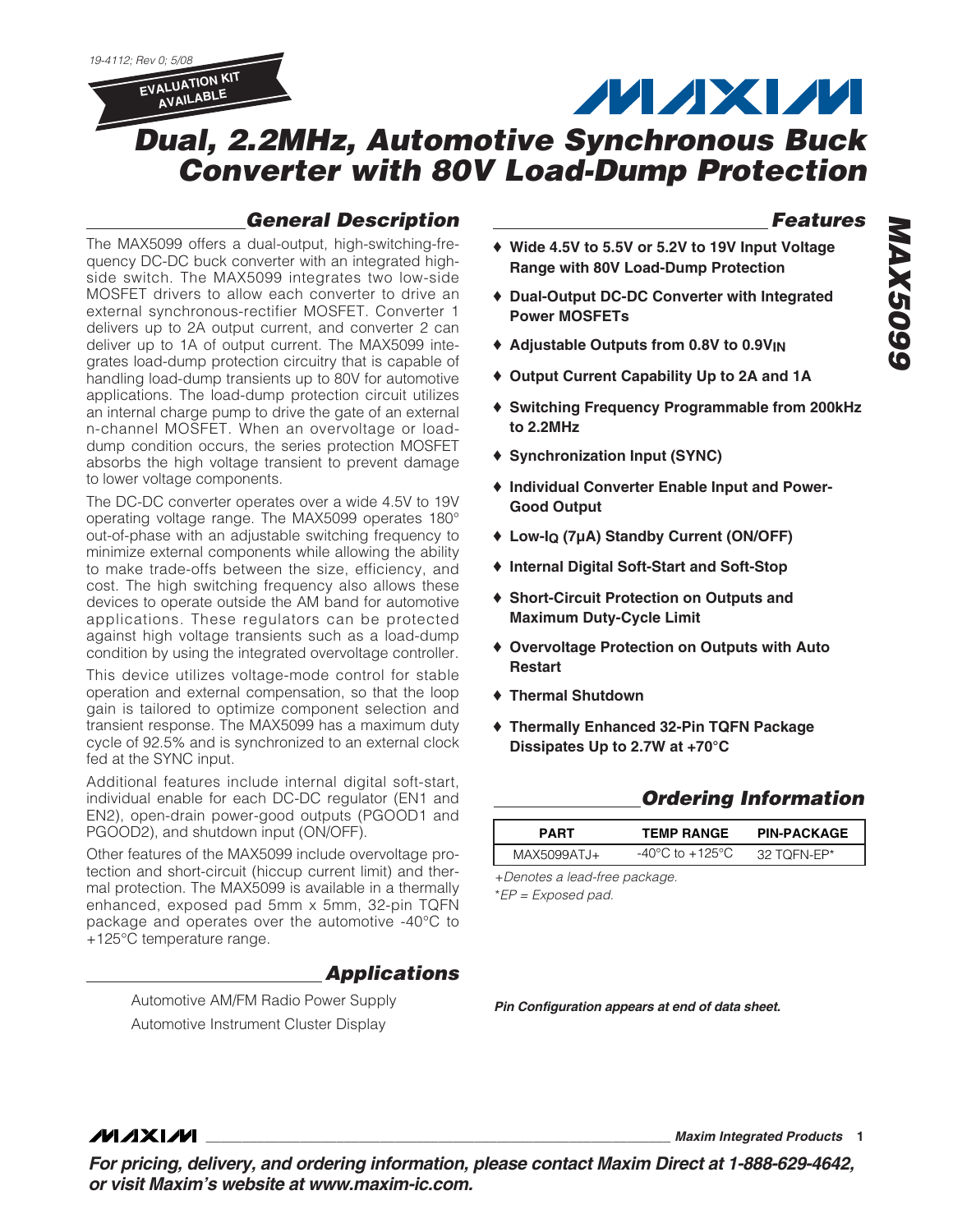### **ABSOLUTE MAXIMUM RATINGS**

| BST1/VDD1. BST2/VDD2. DRAIN. |  |
|------------------------------|--|
|                              |  |
|                              |  |
| BST1/VDD1 to SOURCE1.        |  |
|                              |  |
|                              |  |
|                              |  |

| USC, FSEL 1, COMP, SYNC,                              |
|-------------------------------------------------------|
|                                                       |
|                                                       |
|                                                       |
| SOURCE2, DRAIN2 Peak Current 3A for 1ms               |
| V <sub>I</sub> . BYPASS to                            |
|                                                       |
| Continuous Power Dissipation ( $T_A = +70^{\circ}C$ ) |
| 32-Pin TQFN-EP (derate 34.5mW/°C above +70°C)2759mW   |
| Package Junction-to-Ambient                           |
|                                                       |
| Package Junction-to-Case                              |
|                                                       |
|                                                       |
|                                                       |
|                                                       |
| Lead Temperature (soldering, 10s) +300°C              |

 $\overline{0}$ 

**Note 1:** Package thermal resistances were obtained using the method described in JEDEC specifications. For detailed information on package thermal considerations refer to **www.maxim-ic.com/thermal-tutorial**.

Stresses beyond those listed under "Absolute Maximum Ratings" may cause permanent damage to the device. These are stress ratings only, and functional operation of the device at these or any other conditions beyond those indicated in the operational sections of the specifications is not implied. Exposure to absolute maximum rating conditions for extended periods may affect device reliability.

### **ELECTRICAL CHARACTERISTICS**

(VDRV =  $V_L$ , V+ =  $V_L$  = IN\_HIGH = 5.2V or V+ = IN\_HIGH = 5.2V to 19V, EN\_ =  $V_L$ , SYNC = GND,  $V_L$  = 0mA, PGND = SGND, CBYPASS = 0.22μF (low ESR), CvL = 4.7μF (ceramic), Cv<sub>+</sub> = 1μF (low ESR), C<sub>IN</sub> HIGH = 1μF (ceramic), RIN HIGH = 3.9kΩ, R<sub>OSC</sub> = 10kΩ,  $T_J = -40^{\circ}$ C to  $+125^{\circ}$ C, unless otherwise noted.) (Note 2)

| <b>PARAMETER</b>                   | <b>SYMBOL</b>        | <b>CONDITIONS</b>                                                         |                      | <b>MIN</b> | <b>TYP</b>     | <b>MAX</b> | <b>UNITS</b> |
|------------------------------------|----------------------|---------------------------------------------------------------------------|----------------------|------------|----------------|------------|--------------|
| <b>SYSTEM SPECIFICATIONS</b>       |                      |                                                                           |                      |            |                |            |              |
|                                    |                      | V+ = IN_HIGH                                                              |                      | 5.2        |                | 19         | $\vee$       |
| Input Voltage Range                | $V +$                | $V_L = V + = IN_H GH$ , Figure 6 (Note 3)                                 |                      | 4.5        |                | 5.5        |              |
| V+ Operating Supply Current        | lo                   | $V_L$ unloaded, no switching, $V_{FB}$ = 1V                               |                      |            | 4.2            | 6.0        | mA           |
| V+ Standby Supply Current          | $I_{V+STBY}$         | $V_{EN} = 0V$ , PGOOD_ unconnected,<br>V+ = V <sub>IN_HIGH</sub> = 14V    |                      |            | 0.75           | 1.1        | mA           |
|                                    |                      | $V_{\text{OUT1}} = 5V$ at 1.5A,                                           | $V + V = V_L = 5.2V$ |            | 86             |            |              |
| Efficiency                         | $\eta$               | $V_{\text{OUT2}} = 3.3V$ at 0.75A,                                        | $V + = 12V$          |            | 85             |            | $\%$         |
|                                    |                      | $f_{SW} = 300kHz$<br>$V + 16V$                                            |                      |            | 85             |            |              |
| <b>OVERVOLTAGE PROTECTOR</b>       |                      |                                                                           |                      |            |                |            |              |
| IN_HIGH Clamp Voltage              | IN_HIGH              | $I_{SINK} = 10mA$                                                         |                      | 19         | 20             | 21         | $\vee$       |
| IN_HIGH Clamp Load<br>Regulation   |                      | $1mA < I_{SINK} < 50mA$                                                   |                      |            | 160            |            | mV           |
| IN_HIGH Supply Current             | I <sub>IN_HIGH</sub> | $V_{EN} = V_{PGOOD} = V_{GATE} = 0V,$<br>$V_{IN_HIGH} = V_{ON/OFF} = 14V$ |                      |            | 270            | 600        | μA           |
| IN_HIGH Standby Supply<br>Current  | IN HIGHSTBY          | $VON/OFF = OV, VPGOOD = V +=$<br>unconnected, $V_{IN\_HIGH} = 14V$        |                      |            | $\overline{7}$ | 9          | μA           |
| V+ to IN_HIGH Overvoltage<br>Clamp | Vov                  | $V_{OV} = V + - V_{IN}$ HIGH, $I_{GATE} = -1mA$                           |                      | 1.20       | 1.85           | 2.50       | $\vee$       |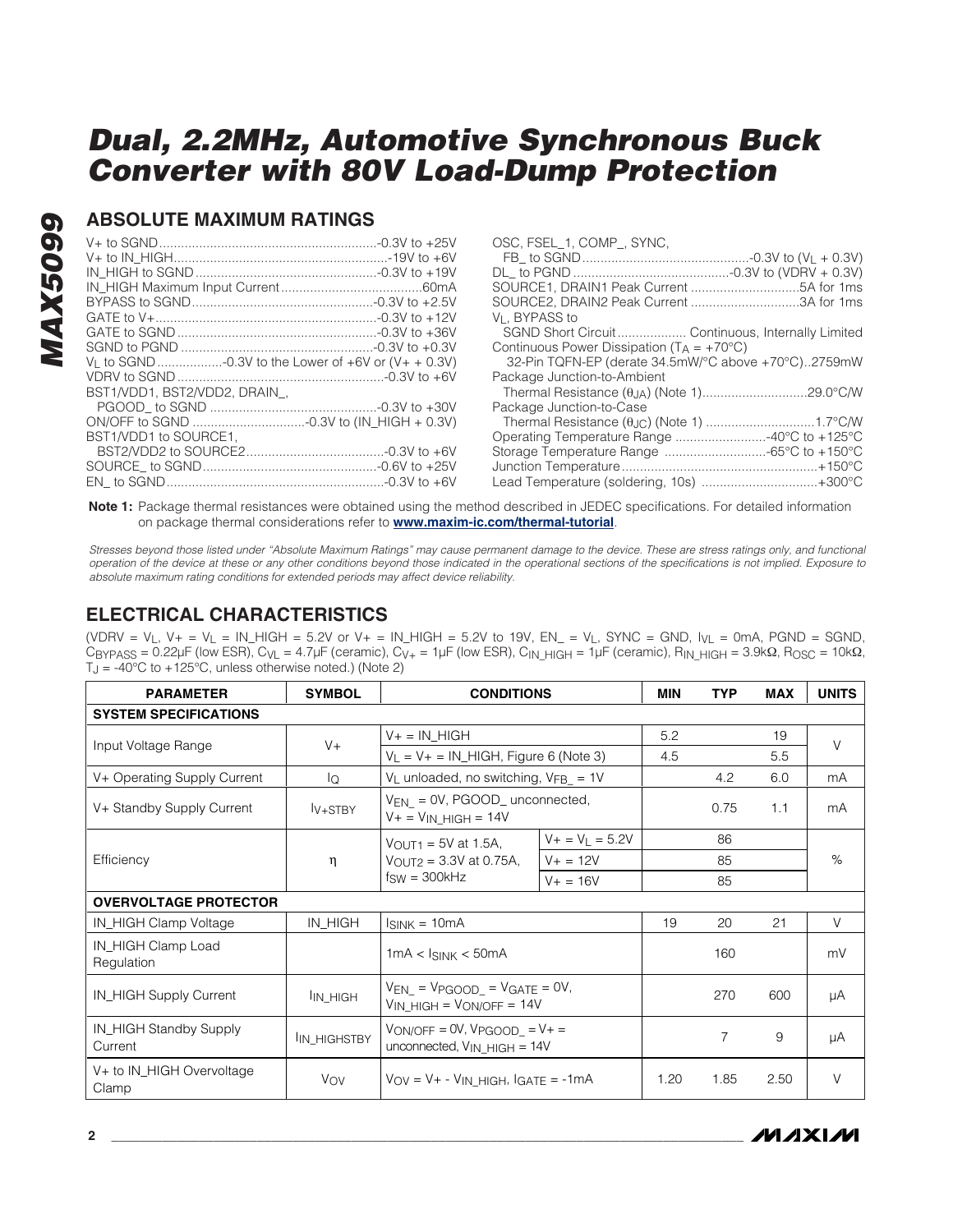### **ELECTRICAL CHARACTERISTICS (continued)**

(VDRV =  $V_L$ , V+ =  $V_L$  = IN\_HIGH = 5.2V or V+ = IN\_HIGH = 5.2V to 19V, EN\_ =  $V_L$ , SYNC = GND,  $V_L$  = 0mA, PGND = SGND,  $C_{\text{BYPASS}} = 0.22 \mu\text{F (low ESR)}$ ,  $C_{\text{VL}} = 4.7 \mu\text{F (ceramic)}$ ,  $C_{\text{V+}} = 1 \mu\text{F (low ESR)}$ ,  $C_{\text{IN\_HIGH}} = 1 \mu\text{F (ceramic)}$ ,  $R_{\text{IN\_HIGH}} = 3.9 \text{k}\Omega$ ,  $R_{\text{OSC}} = 10 \text{k}\Omega$ ,  $T_J = -40^{\circ}$ C to  $+125^{\circ}$ C, unless otherwise noted.) (Note 2)

| <b>PARAMETER</b>                                  | <b>SYMBOL</b>    | <b>CONDITIONS</b>                                                       | <b>MIN</b> | <b>TYP</b>   | <b>MAX</b> | <b>UNITS</b>           |
|---------------------------------------------------|------------------|-------------------------------------------------------------------------|------------|--------------|------------|------------------------|
| IN_HIGH Startup Voltage                           | IN_HIGH          | Rising, ON/OFF = IN_HIGH, GATE rising                                   |            | 3.6          | 4.1        | V                      |
|                                                   | <b>UVLO</b>      | Falling, ON/OFF = IN_HIGH, GATE falling                                 |            | 3.45         |            |                        |
| <b>GATE Charge Current</b>                        | IGATE_CH         | $V_{IN}$ HIGH = $V_{ON/OFF}$ = 14V,<br>$VGATE = V + = OV$               | 20         | 45           | 80         | μA                     |
|                                                   | VGATE -          | $V +$ = $V$ <sub>IN</sub> HIGH = $V$ ON/OFF = 4.5V,<br>$IGATE = 1\mu A$ | 4.0        | 5.3          | 7.5        |                        |
| <b>GATE Output Voltage</b>                        | VIN HIGH         | $V +$ = $V$ <sub>IN</sub> HIGH = $V$ ON/OFF = 14V,<br>$IGATE = 1µA$     |            | 9            |            | V                      |
| <b>GATE Turn-Off Pulldown</b><br>Current          | IGATE_PD         | $V_{IN}$ HIGH = 14V, $V_{ON/OFF}$ = 0V, V+ = 0V,<br>$VGATE = 5V$        |            | 3.6          |            | mA                     |
| <b>STARTUP/VL REGULATOR</b>                       |                  |                                                                         |            |              |            |                        |
| V <sub>I</sub> Undervoltage-Lockout Trip<br>Level | <b>UVLO</b>      | V <sub>L</sub> falling                                                  | 3.9        | 4.1          | 4.3        | V                      |
| VL Undervoltage-Lockout<br><b>Hysteresis</b>      |                  |                                                                         |            | 180          |            | mV                     |
| V <sub>I</sub> Output Voltage                     | $V_{L}$          | $I_{\text{SOURCE}} = 0$ to 40mA, $5.5V \le V + \le 19V$                 | 5.0        | 5.2          | 5.5        | V                      |
| VL LDO Short-Circuit Current                      | IVL_SHORT        | $V+ = V_{IN_HIGH} = 5.2V$                                               |            | 130          |            | mA                     |
| V <sub>L</sub> LDO Dropout Voltage                | VLDO             | $I_{\text{SOURCE}} = 40 \text{mA}, V + V_{\text{IN}} + 4.5V$            |            | 300          | 550        | mV                     |
| <b>BYPASS OUTPUT</b>                              |                  |                                                                         |            |              |            |                        |
| <b>BYPASS Voltage</b>                             | <b>VBYPASS</b>   | $IBYPASS = 0µA$                                                         | 1.98       | 2.00         | 2.02       | V                      |
| <b>BYPASS Load Regulation</b>                     | $\Delta$ VBYPASS | $0 <$ IBYPASS $<$ 100 $\mu$ A (sourcing)                                |            | $\mathbf{2}$ | 5          | mV                     |
| SOFT-START/SOFT-STOP                              |                  |                                                                         |            |              |            |                        |
| Digital Ramp Period Soft-<br>Start/Soft-Stop      |                  | Internal 6-bit DAC                                                      |            | 2048         |            | fsw<br>Clock<br>Cycles |
| Soft-Start/Soft-Stop Steps                        |                  |                                                                         |            | 64           |            | <b>Steps</b>           |
| <b>VOLTAGE-ERROR AMPLIFIER</b>                    |                  |                                                                         |            |              |            |                        |
| FB_ Input Bias Current                            | IFB_             |                                                                         |            |              | 250        | nA                     |
| FB_ Input-Voltage Set Point                       |                  | $-40^{\circ}$ C $\leq$ T <sub>A</sub> $\leq$ +85 $^{\circ}$ C           | 0.783      | 0.8          | 0.809      | V                      |
|                                                   | VFB              | $-40^{\circ}$ C $\leq$ T <sub>A</sub> $\leq$ +125°C                     | 0.785      |              | 0.814      |                        |
| FB_to COMP_<br>Transconductance                   | gм               |                                                                         | 1.4        | 2.4          | 3.4        | mS                     |
| <b>INTERNAL MOSFETS</b>                           |                  |                                                                         |            |              |            |                        |
| On-Resistance High-Side                           |                  | $ISWITCH = 100mA, BST1/VDD1 to$<br>$V$ SOURCE1 = 5.2V                   |            | 195          |            |                        |
| MOSFET Converter 1                                | R <sub>ON1</sub> | $ISWITCH = 100mA, BST1/VDD1 to$<br>$V$ SOURCE1 = $4.5V$                 |            | 208          | 355        | $m\Omega$              |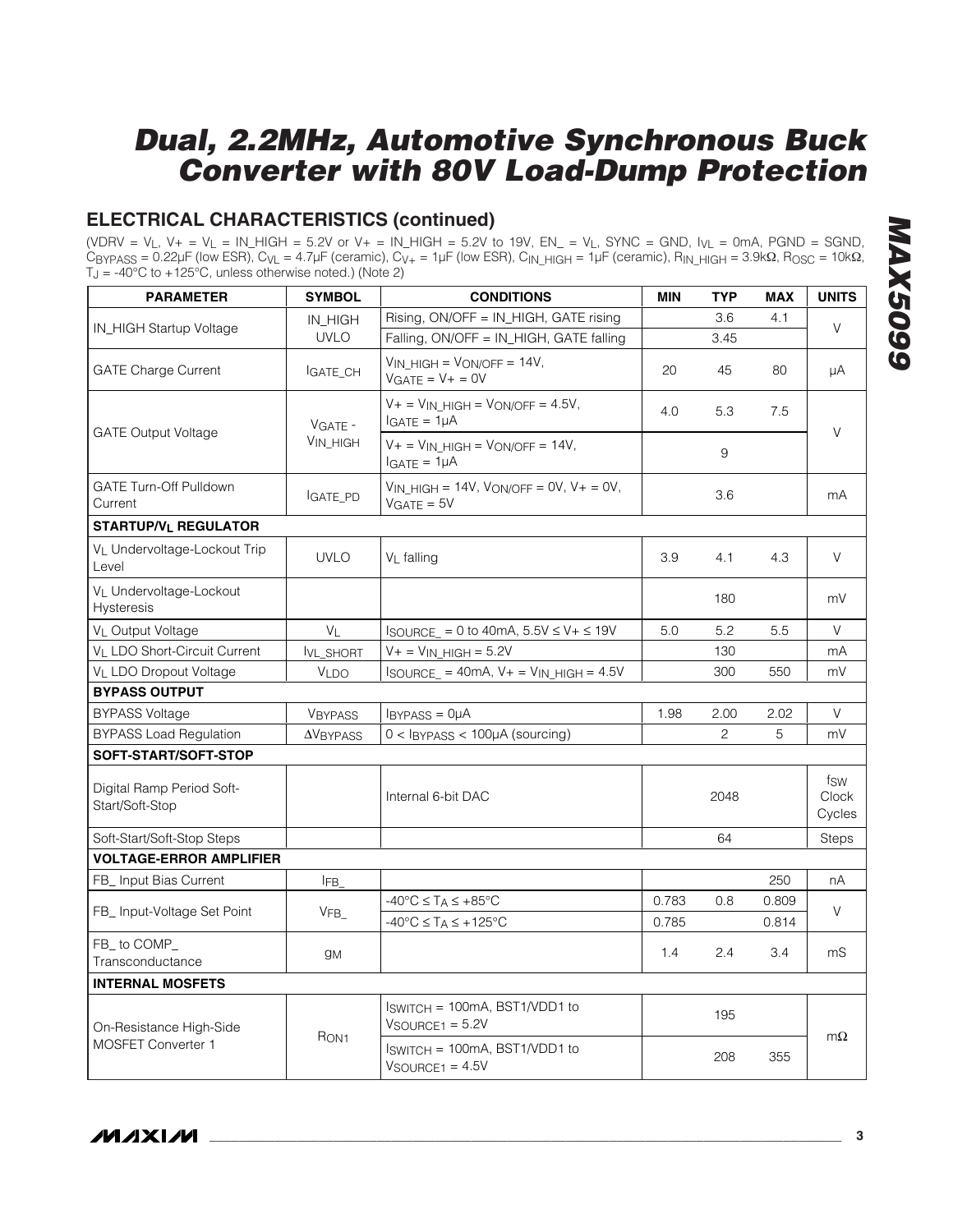### **ELECTRICAL CHARACTERISTICS (continued)**

(VDRV = V<sub>L</sub>, V+ = V<sub>L</sub> = IN\_HIGH = 5.2V or V+ = IN\_HIGH = 5.2V to 19V, EN\_ = V<sub>L</sub>, SYNC = GND, I<sub>VL</sub> = 0mA, PGND = SGND, CBYPASS = 0.22μF (low ESR), CVL = 4.7μF (ceramic), CV+ = 1μF (low ESR), CIN\_HIGH = 1μF (ceramic), RIN\_HIGH = 3.9kΩ, ROSC = 10kΩ,  $T_J = -40^{\circ}$ C to  $+125^{\circ}$ C, unless otherwise noted.) (Note 2)

| <b>PARAMETER</b>                                           | <b>SYMBOL</b>    | <b>CONDITIONS</b>                                                                                                                                 | <b>MIN</b> | <b>TYP</b>     | <b>MAX</b> | <b>UNITS</b> |  |
|------------------------------------------------------------|------------------|---------------------------------------------------------------------------------------------------------------------------------------------------|------------|----------------|------------|--------------|--|
| On-Resistance High-Side                                    |                  | Iswitch = 100mA, BST2/VDD2 to<br>$V$ SOURCE2 = 5.2V                                                                                               |            | 280            |            | $m\Omega$    |  |
| <b>MOSFET Converter 2</b>                                  | R <sub>ON2</sub> | Iswitch = 100mA, BST2/VDD2 to<br>$V$ SOURCE2 = $4.5V$                                                                                             |            | 300            | 520        |              |  |
| Minimum Converter 1 Output<br>Current                      | <b>lout1</b>     | $V_{\text{OUT1}} = 5V$ , $V_{+} = 12V$ (Note 4)                                                                                                   |            | 2              |            | A            |  |
| Minimum Converter 2 Output<br>Current                      | $I$ OUT2         | $V_{OUT2} = 3.3V$ , $V_+ = 12V$ (Note 4)                                                                                                          |            | 1              |            | A            |  |
| Converter 1/Converter 2<br>MOSFET DRAIN_Leakage<br>Current | $I_K12$          | $V_{EN1}$ = $V_{EN2}$ = 0V, $V_{DS}$ = 19V, $V_{DRAIN}$ =<br>19V, $V_{\text{SOURCE}} = 0V$                                                        |            |                | 20         | μA           |  |
| Internal Weak Low-Side Switch<br>On-Resistance             | RONLSSW_         | $l_{LSSW} = 30mA$                                                                                                                                 |            | 22             |            | Ω            |  |
| <b>INTERNAL SWITCH CURRENT LIMIT</b>                       |                  |                                                                                                                                                   |            |                |            |              |  |
| Internal Switch Current-Limit<br>Converter 1               | ICL1             | $V +$ = $V_{IN}$ HIGH = 5.2V, $V_L$ = VDRV =<br>$V_{\text{BST}}$ $N_{\text{DD}} = 5.2V$                                                           | 2.8        | 3.45           | 4.3        | A            |  |
| Internal Switch Current-Limit<br>Converter 2               | ICL2             | $V +$ = $V_{IN}$ HIGH = 5.2V, $V_L$ = VDRV =<br>$V_{\text{BST}}$ $N_{\text{DD}} = 5.2V$                                                           | 1.75       | 2.10           | 2.60       | Α            |  |
| <b>SWITCHING FREQUENCY</b>                                 |                  |                                                                                                                                                   |            |                |            |              |  |
| PWM Maximum Duty Cycle                                     | <b>DMAX</b>      | $SYNC = SGND$ , $f_{SW} = 1.25MHz$                                                                                                                | 90         | 92             | 100        | %            |  |
| Switching Frequency Range                                  | fsw              |                                                                                                                                                   | 200        |                | 2200       | kHz          |  |
| Switching Frequency                                        | fsw              | $\text{R} \text{OSC} = 6.81 \text{k}\Omega$ , each converter                                                                                      | 1.7        | 1.9            | 2.1        | <b>MHz</b>   |  |
| Switching Frequency Accuracy                               |                  | $5.6$ k $\Omega$ < Rosc < 10k $\Omega$ , 1%                                                                                                       |            | 5              |            | %            |  |
|                                                            |                  | $10k\Omega <$ R <sub>OSC</sub> < 62.5k $\Omega$ , 1%                                                                                              |            | $\overline{7}$ |            |              |  |
| <b>SYNC Frequency Range</b>                                | fsync            | Each converter switching frequency is half<br>of the SYNC input frequency,<br>FSEL_1 = $V_L$ (see the Setting the<br>Switching Frequency section) | 400        |                | 4400       | kHz          |  |
| SYNC High Threshold                                        | <b>VSYNCH</b>    |                                                                                                                                                   | 2          |                |            | V            |  |
| <b>SYNC Low Threshold</b>                                  | <b>VSYNCL</b>    |                                                                                                                                                   |            |                | 0.8        | $\vee$       |  |
| <b>SYNC Input Leakage</b>                                  | SYNC_LEAK        |                                                                                                                                                   |            |                | 2          | μA           |  |
| SYNC Input Minimum Pulse<br>Width                          | tsyncin          |                                                                                                                                                   |            | 100            |            | ns           |  |
| Sync to Source 1 Phase Delay                               | SYNCPHASE        | $R_{\text{OSC}} = 62.5 \text{k}\Omega$                                                                                                            |            | 90             |            | Degrees      |  |

**MAXIM**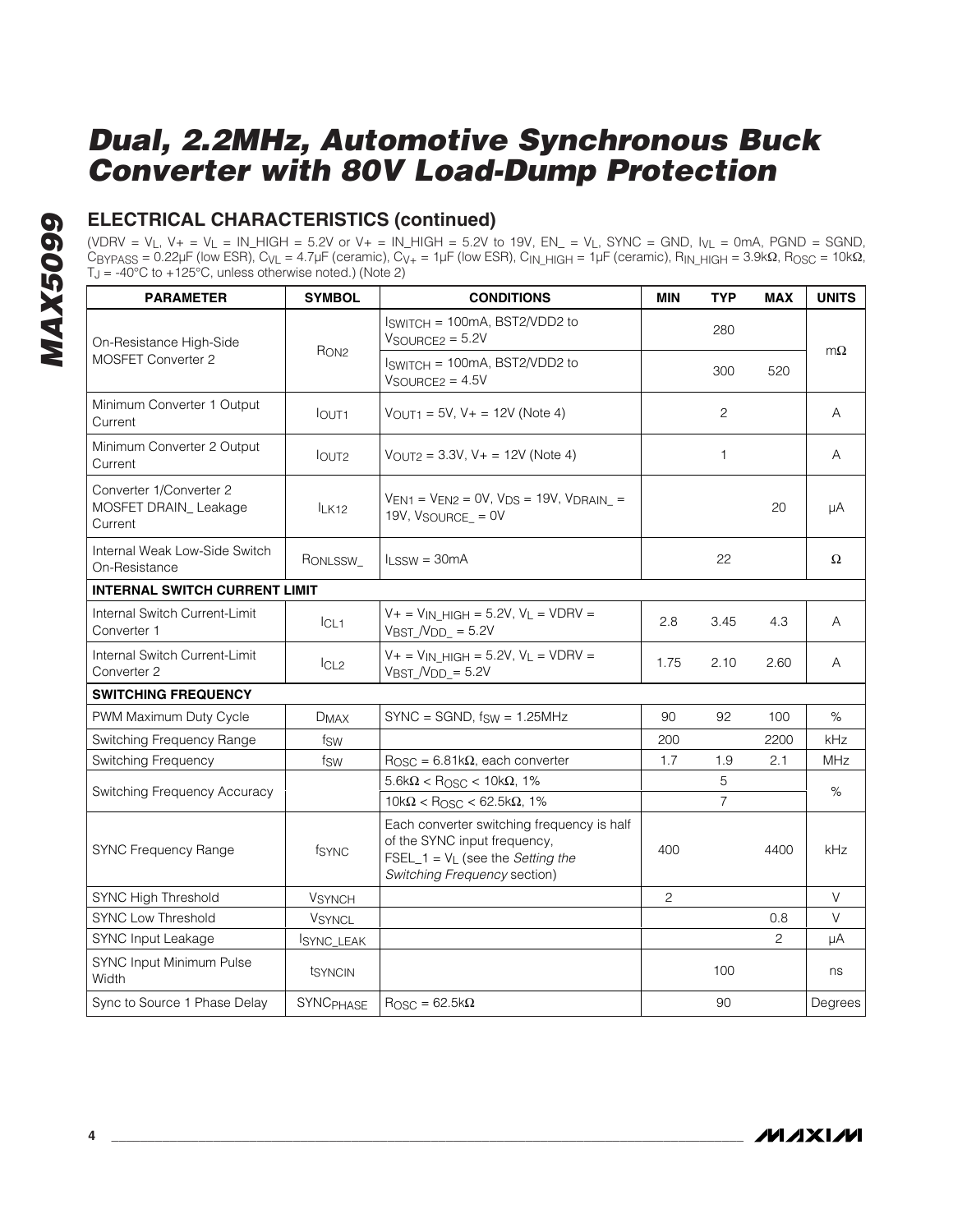### **ELECTRICAL CHARACTERISTICS (continued)**

(VDRV =  $V_L$ ,  $V_+$  =  $V_L$  = IN\_HIGH = 5.2V or  $V_+$  = IN\_HIGH = 5.2V to 19V, EN\_ =  $V_L$ , SYNC = GND,  $V_V_L$  = 0mA, PGND = SGND, CBYPASS = 0.22μF (low ESR), C<sub>VL</sub> = 4.7μF (ceramic), C<sub>V+</sub> = 1μF (low ESR), C<sub>IN</sub> HIGH = 1μF (ceramic), R<sub>IN</sub> HIGH = 3.9kΩ, R<sub>OSC</sub> = 10kΩ,  $T_J = -40^{\circ}$ C to  $+125^{\circ}$ C, unless otherwise noted.) (Note 2)

| <b>PARAMETER</b>                     | <b>SYMBOL</b>       | <b>CONDITIONS</b>                                                        | <b>MIN</b>     | <b>TYP</b>   | <b>MAX</b> | <b>UNITS</b>    |  |  |
|--------------------------------------|---------------------|--------------------------------------------------------------------------|----------------|--------------|------------|-----------------|--|--|
| <b>INTERNAL DL_ DRIVERS</b>          |                     |                                                                          |                |              |            |                 |  |  |
| R <sub>DS(ON)</sub> DL_Sink          | RONDLN              | $I_{SINK} = 200mA$                                                       |                | $\mathbf{1}$ |            | $\Omega$        |  |  |
| R <sub>DS(ON)</sub> DL_Source        | RONDLP              | <b>ISOURCE = 200mA</b>                                                   |                | 1.8          |            | $\Omega$        |  |  |
| Break-Before-Make Time               |                     |                                                                          |                | 50           |            | ns              |  |  |
| FSEL_1                               |                     |                                                                          |                |              |            |                 |  |  |
| FSEL_1 Input High Threshold          | V <sub>IH</sub>     |                                                                          | $\overline{2}$ |              |            | $\vee$          |  |  |
| FSEL_1 Input Low Threshold           | $V_{IL}$            |                                                                          |                |              | 0.8        | $\vee$          |  |  |
| FSEL_1 Input Leakage                 | FSEL_1_LEAK         |                                                                          |                |              | 2          | μA              |  |  |
| <b>ON/OFF</b>                        |                     |                                                                          |                |              |            |                 |  |  |
| ON/OFF Input High Threshold          | V <sub>IH</sub>     |                                                                          | $\overline{c}$ |              |            | $\vee$          |  |  |
| ON/OFF Input Low Threshold           | $V_{\parallel}$     |                                                                          |                |              | 0.8        | $\vee$          |  |  |
| ON/OFF Input Leakage Current         | <b>ION/OFF_LEAK</b> | $VON/OFF = 5V$                                                           |                | 0.35         | 2          | μA              |  |  |
| <b>EN_INPUTS</b>                     |                     |                                                                          |                |              |            |                 |  |  |
| EN_Input High Threshold              | V <sub>IH</sub>     | EN_rising                                                                | 1.9            | 2.0          | 2.1        | $\vee$          |  |  |
| EN_Input Hysteresis                  | VEN_HYS             |                                                                          |                | 0.5          |            | V               |  |  |
| EN_Input Leakage Current             | <b>EN_LEAK</b>      |                                                                          | $-1$           |              | $+1$       | μA              |  |  |
| POWER-GOOD OUTPUT (PGOOD1, PGOOD2)   |                     |                                                                          |                |              |            |                 |  |  |
| PGOOD Threshold                      | VTPGOOD             | Falling                                                                  | 90             | 92.5         | 95         | % $VFB$         |  |  |
| PGOOD_Output Voltage                 | VPGOOD              | $I_{SINK} = 3mA$                                                         |                |              | 0.4        | $\vee$          |  |  |
| PGOOD_Output Leakage<br>Current      | ILKPGOOD_           | $V + = V_L = V_{IN}$ HIGH = $V_{EN}$ = 5.2V,<br>$VPGOOD = 23V, VFB = 1V$ |                |              | 2          | μA              |  |  |
| <b>OUTPUT OVERVOLTAGE PROTECTION</b> |                     |                                                                          |                |              |            |                 |  |  |
| FB_OVP Threshold Rising              | VOVP_R              |                                                                          | 107            | 114          | 121        | % VFB           |  |  |
| FB_ OVP Threshold Falling            | VOVP_F              |                                                                          |                | 112.5        |            | % VFB           |  |  |
| <b>THERMAL PROTECTION</b>            |                     |                                                                          |                |              |            |                 |  |  |
| <b>Thermal Shutdown</b>              | <b>T</b> SHDN       | Rising                                                                   |                | $+165$       |            | $^{\circ}C$     |  |  |
| Thermal Hysteresis                   | <b>THYST</b>        |                                                                          |                | 20           |            | $\rm ^{\circ}C$ |  |  |

**Note 2:** 100% tested at  $T_A = +25^\circ \text{C}$  and  $T_A = +125^\circ \text{C}$ . Specifications at  $T_A = -40^\circ \text{C}$  are guaranteed by design and not production tested.

Note 3: Operating supply range (V+) is guaranteed by V<sub>L</sub> line regulation test. Connect V+ to IN\_HIGH and V<sub>L</sub> for 5V operation.

**Note 4:** Output current is limited by the power dissipation of the package; see the Power Dissipation section in the Applications Information section.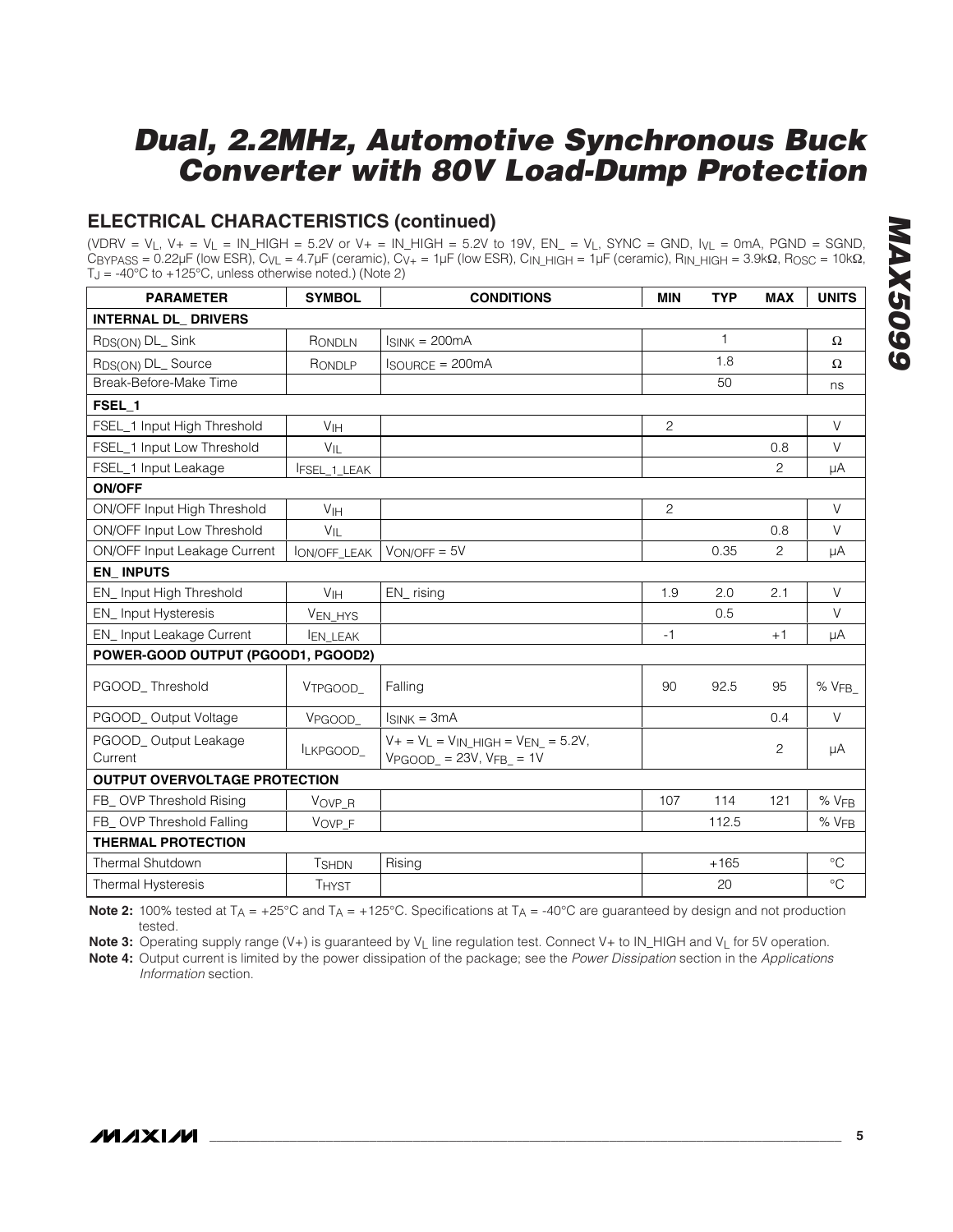

ROSC (kΩ)

### **Typical Operating Characteristics**

MAX5099 toc03

MAX5099 toc06

MAX5099 toc09

 $V_{\text{OUT}} = 5V$  $fSW = 300kHz$  $L1 = 18\mu H$ 

 $V_{\text{OUT}} = 3.3V$  $f_{SW} = 1.85$ MHz

TEMPERATURE (°C)

*IVI A* XI*IV*I

 $(V_{+} = V_{IN\_HIGH} = 14V$ , unless otherwise noted.  $V_{+} = V_{IN\_HIGH}$  means that N1 is shorted externally.)

**6 \_\_\_\_\_\_\_\_\_\_\_\_\_\_\_\_\_\_\_\_\_\_\_\_\_\_\_\_\_\_\_\_\_\_\_\_\_\_\_\_\_\_\_\_\_\_\_\_\_\_\_\_\_\_\_\_\_\_\_\_\_\_\_\_\_\_\_\_\_\_\_\_\_\_\_\_\_\_\_\_\_\_\_\_\_\_\_**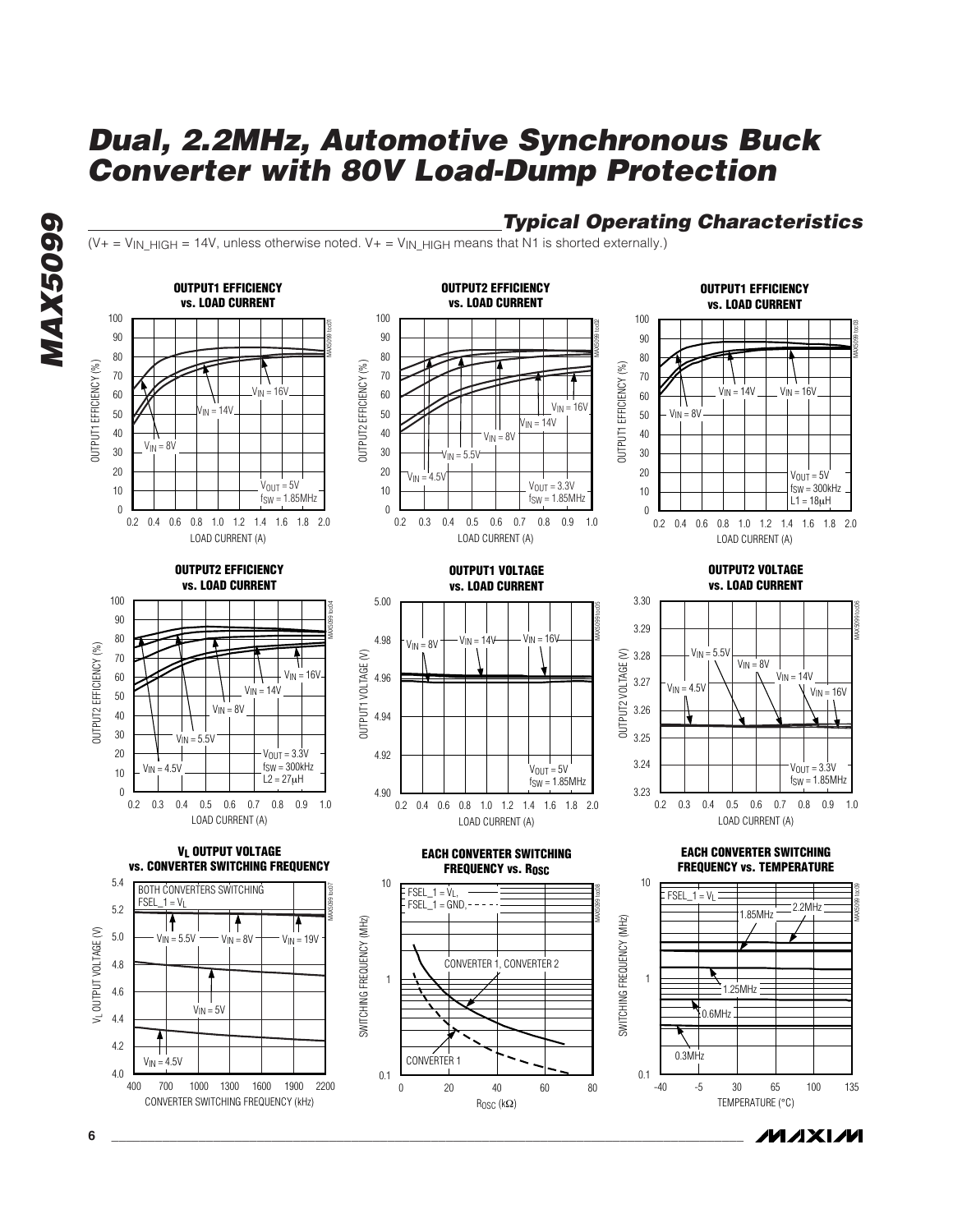### **Typical Operating Characteristics (continued)**

 $(V_{+} = V_{IN}$   $HIGH = 14V$ , unless otherwise noted.  $V_{+} = V_{IN}$   $HIGH$  means that N1 is shorted externally.)



**MAXIM**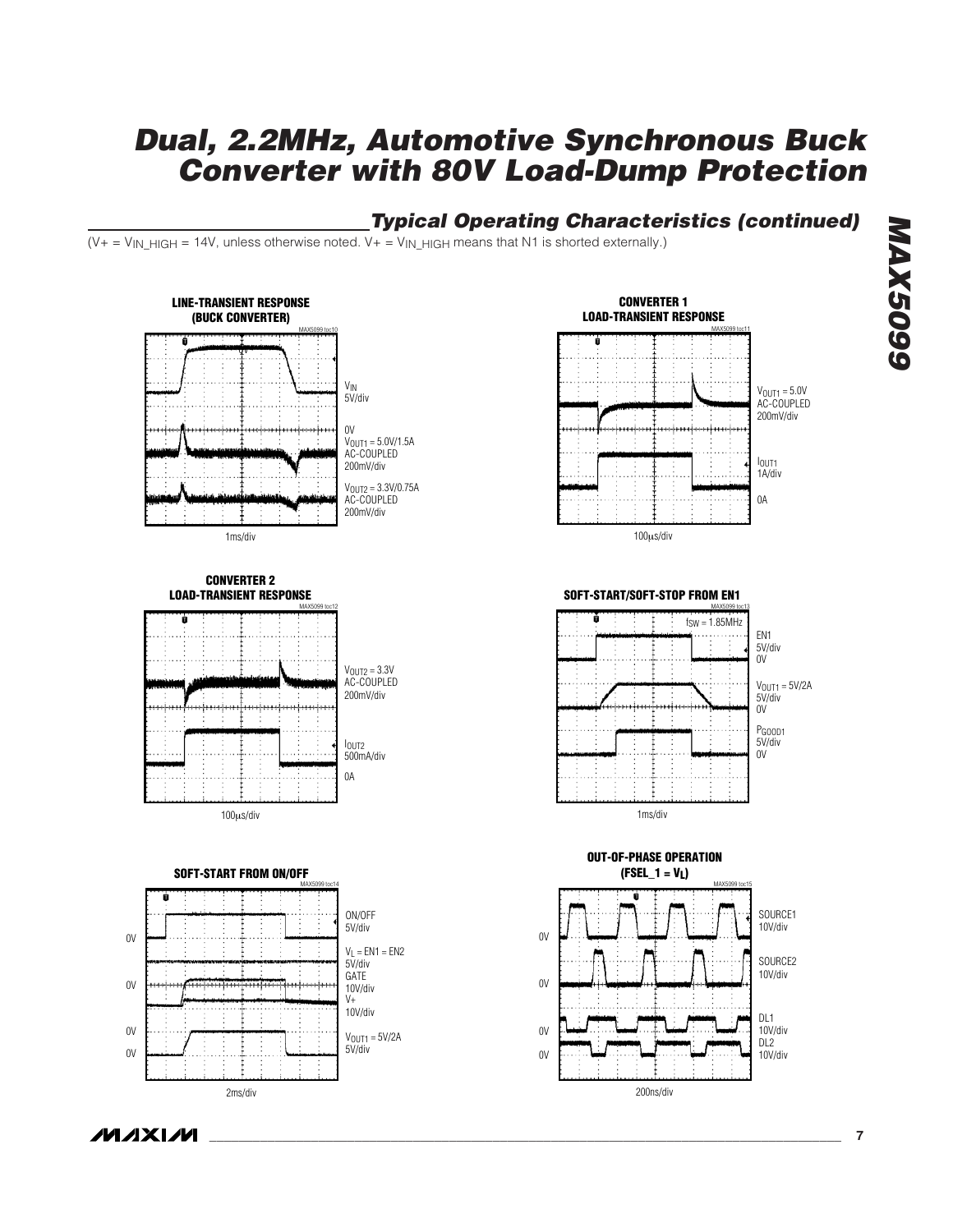

#### **Typical Operating Characteristics (continued)**  $(V_+ = V_{IN}$  HIGH = 14V, unless otherwise noted.  $V_+ = V_{IN}$  HIGH means that N1 is shorted externally.)



**EXTERNAL SYNCHRONIZATION (FSEL\_1 = SGND )**











#### **BYPASS VOLTAGE vs. TEMPERATURE**



**MAXIM**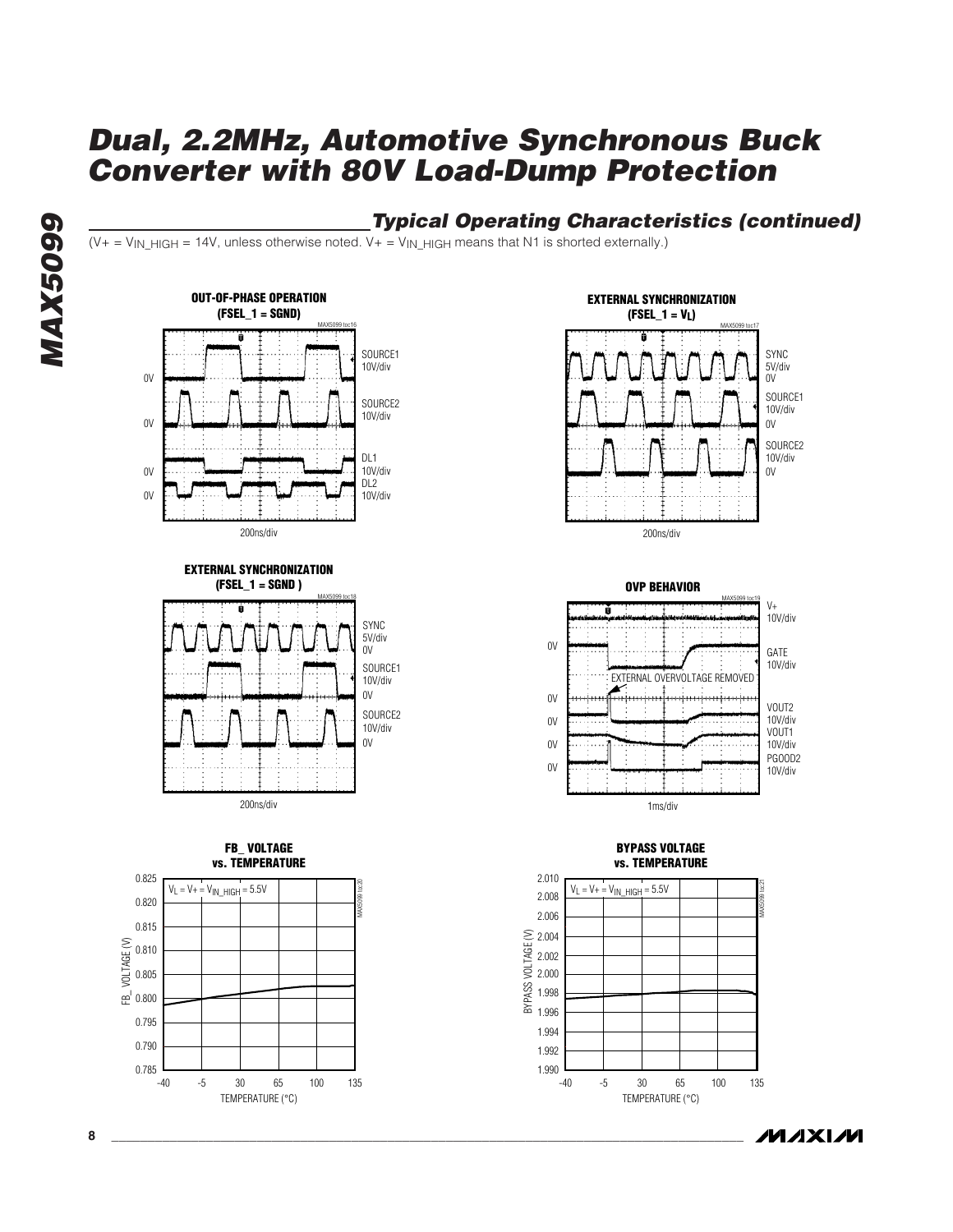### **Typical Operating Characteristics (continued)**

 $(V_{+} = V_{IN\_HIGH} = 14V$ , unless otherwise noted.  $V_{+} = V_{IN\_HIGH}$  means that N1 is shorted externally.)



#### SOURCE1, ISOURCE1, DL1, I<sub>IDL1</sub>



**V+ STANDBY SUPPLY CURRENT vs. TEMPERATURE**



#### **IN\_HIGH STANDBY CURRENT vs. TEMPERATURE**

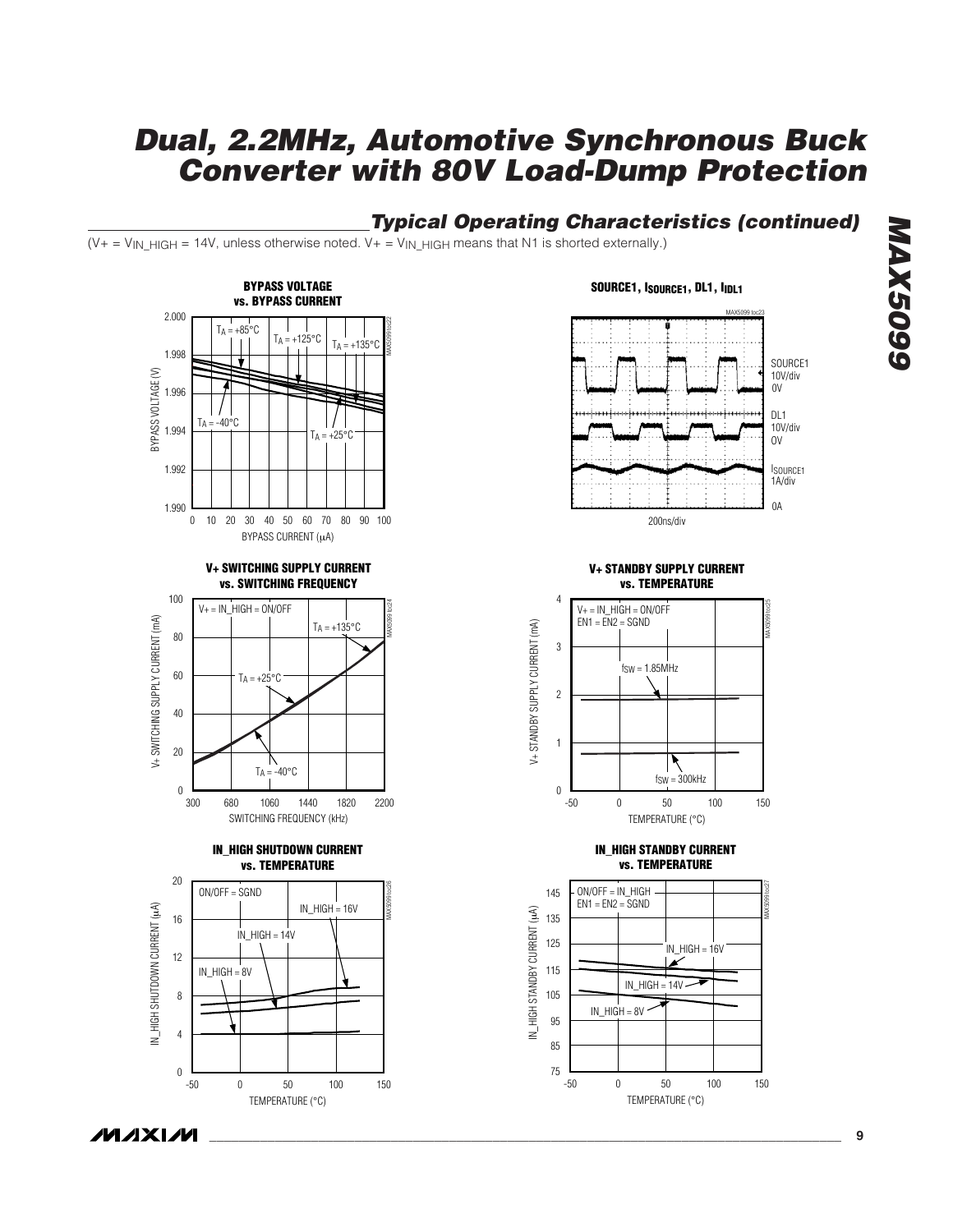#### **Typical Operating Characteristics (continued)**  $(V_+ = V_{IN}$  HIGH = 14V, unless otherwise noted.  $V_+ = V_{IN}$  HIGH means that N1 is shorted externally.) **IN\_HIGH CLAMP VOLTAGE V+ TO IN\_HIGH CLAMP VOLTAGE vs. CLAMP CURRENT vs. GATE SINK CURRENT** 20.3 5 MAX5099 toc28  $T_A = +135^{\circ}C$ MAX5099 toc29  $T_A = +135$ °C V+ TO IN\_HIGH CLAMP VOLTAGE (V)  $T_A = +125^{\circ}C$ V+ TO IN\_HIGH CLAMP VOLTAGE (V) 4 IN\_HIGH CLAMP VOLTAGE (V) IN\_HIGH CLAMP VOLTAGE (V) 20.2  $125°C$  $TA = +85^{\circ}C$ 3  $\overline{\phantom{a}}$  $TA = +85^{\circ}C$  $+25^{\circ}$ C 20.1 2  $TA = +25^{\circ}C$  $T_A = -40^{\circ}C$ 20.0  $T_A = -40$ °C 1 19.9  $\overline{0}$ 0 10 20 30 40 50 10 20 30 40 0 2 4 6 8 10 2 4 6 8 CLAMP CURRENT (mA) GATE SINK CURRENT (mA) **SYSTEM TURN-ON FROM BATTERY (VGATE - V) vs. VIN\_HIGH** 10 MAX5099 toc31 MAX5099 toc30 8  $T_A = +135^{\circ}C$ 0V  $T_A = +125$ °C  $(V<sub>GATE</sub> - V)$   $(V)$ (VGATE - V) (V)  $0V$ 6  $TA = +85^{\circ}C$  $TA = +25^{\circ}C$ 4 0V  $V<sub>+</sub>$  $\overline{\phantom{a}}$  $T_A = -40^{\circ}$ C 0V 2 0V ON/OFF = IN\_HIGH  $\theta$ 8.5 12.0 15.5 10ms/div 5.0 8.5 12.0 15.5 19.0 VIN\_HIGH (V) **SYSTEM TURN-OFF FROM BATTERY SYSTEM LOAD DUMP** MAX5099 toc32 MAX5099 toc33 V<sub>IN</sub><br>10V/div 10V/div 0V  $0V$ IN\_HIGH

10V/div<br>V<sub>L</sub> 10V/div

10V/div

 $V<sub>+</sub>$ GATE 10V/div

**MAX5099 MAX5099** 





**MAXIM** 

 $0<sup>V</sup>$ 

0V 0V  $0<sup>V</sup>$ 

10ms/div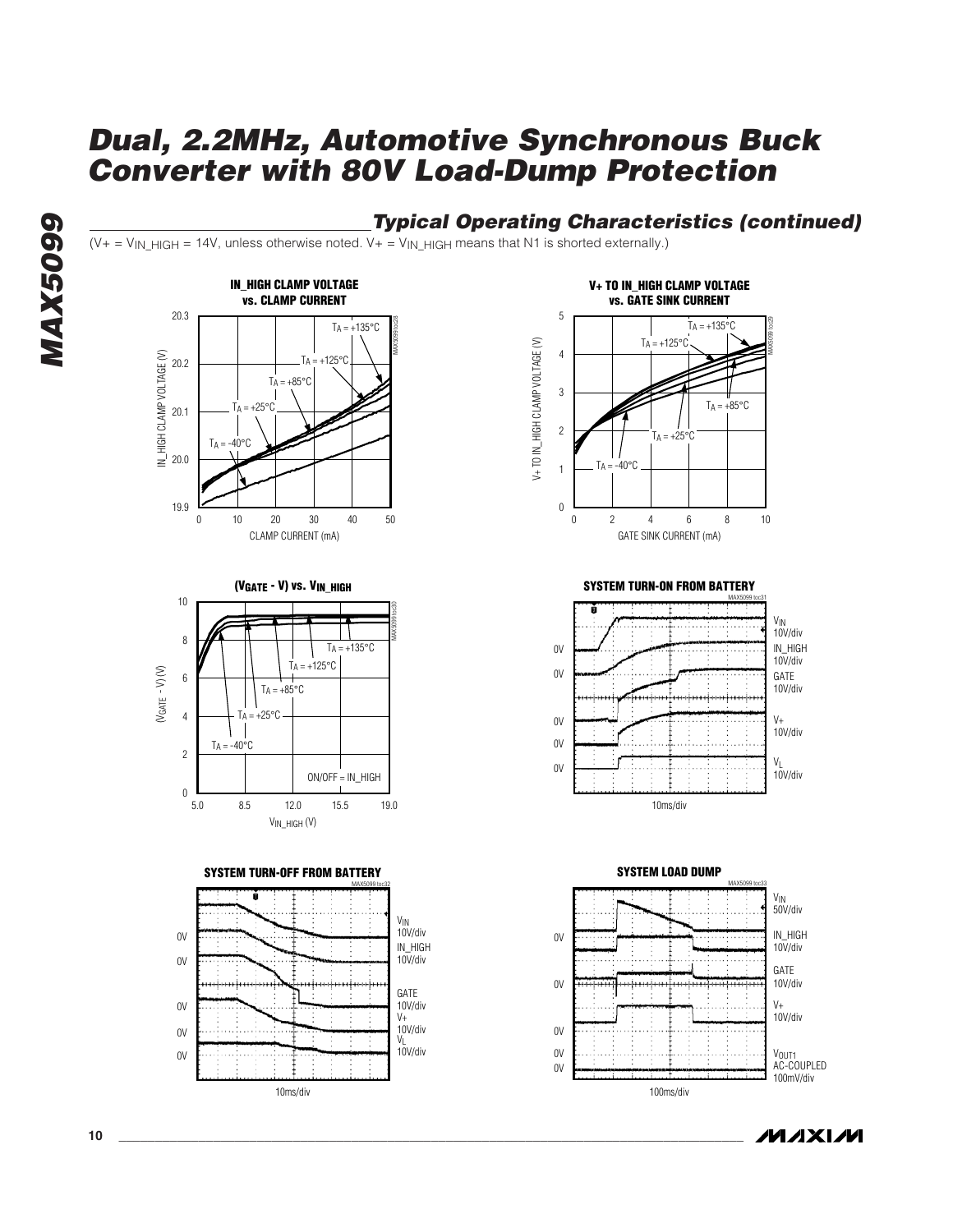### **Pin Description**

| <b>PIN</b>     | <b>NAME</b>     | <b>FUNCTION</b>                                                                                                                                                                                                                                                                                                                                                                                                                  |
|----------------|-----------------|----------------------------------------------------------------------------------------------------------------------------------------------------------------------------------------------------------------------------------------------------------------------------------------------------------------------------------------------------------------------------------------------------------------------------------|
| 1,32           | SOURCE2         | Converter 2 Internal MOSFET Source Connection. For buck converter operation, connect SOURCE2 to the<br>switched side of the inductor. For boost operation, connect SOURCE2 to PGND (Figure 5).                                                                                                                                                                                                                                   |
| 2, 3           | DRAIN2          | Converter 2 Internal MOSFET Drain Connection. For buck converter operation, use the MOSFET as a high-<br>side switch and connect DRAIN2 to the DC-DC converters supply input rail. For boost converter operation,<br>use the MOSFET as a low-side switch and connect DRAIN2 to the inductor and diode junction (Figure 5).                                                                                                       |
| $\overline{4}$ | PGOOD2          | Converter Open-Drain Power-Good Output. PGOOD2 goes low when converter 2's output falls below 92.5%<br>of its set regulation voltage. Use PGOOD2 and EN1 to sequence the converters.                                                                                                                                                                                                                                             |
| $\overline{5}$ | EN <sub>2</sub> | Converter 2 Active-High Enable Input. Connect to VL for always-on operation.                                                                                                                                                                                                                                                                                                                                                     |
| 6              | FB <sub>2</sub> | Converter 2 Feedback Input. Connect FB2 to a resistive divider between converter 2's output and SGND to<br>adjust the output voltage. To set the output voltage below 0.8V, connect FB2 to a resistive voltage-divider<br>from BYPASS to regulator 2's output (Figure 2). See the Setting the Output Voltage section.                                                                                                            |
| $\overline{7}$ | COMP2           | Converter 2 Internal Transconductance Amplifier Output. See the Compensation section.                                                                                                                                                                                                                                                                                                                                            |
| 8              | <b>OSC</b>      | Oscillator Frequency Set Input. Connect a resistor from OSC to SGND (R <sub>OSC</sub> ) to set the switching frequency<br>(see the Setting the Switching Frequency section). Set Rosc for an oscillator frequency equal to the SYNC<br>input frequency when using external synchronization. R <sub>OSC</sub> is still required when an external clock is<br>connected to the SYNC input. See the Synchronization (SYNC) section. |
| 9              | <b>SYNC</b>     | External Clock Synchronization Input. Connect SYNC to a 400kHz to 4400kHz clock to synchronize the<br>switching frequency with the system clock. Each converter frequency is 1/2 of the frequency applied to<br>SYNC (FSEL_1 = $V_L$ ). For FSEL_1 = SGND, the switching frequency of converter 1 becomes 1/4 of the<br>SYNC frequency. Connect SYNC to SGND when not used.                                                      |
| 10             | GATE            | Gate Drive Output. Connect to the gate of the external n-channel load-dump protection MOSFET. GATE =<br>IN_HIGH + 9V (typ) with IN_HIGH = 12V. GATE pulls to IN_HIGH by an internal n-channel MOSFET when V+<br>raises 2V above IN_HIGH. Leave GATE unconnected if the load-dump protection is not used (MOSFET not<br>installed).                                                                                               |
| 11             | ON/OFF          | n-Channel Switch Enable Input. Drive ON/OFF high for normal operation. Drive ON/OFF low to turn off the<br>external n-channel load-dump protection MOSFET and reduce the supply current to 7µA (typ). When<br>ON/OFF is driven low, both DC-DC converters are disabled and the PGOOD_outputs are driven low.<br>Connect to V+ if the external load-dump protection is not used (MOSFET not installed).                           |
| 12             | IN_HIGH         | Startup Input. IN_HIGH is protected by internally clamping to 21V (max). Connect a resistor (4k $\Omega$ max) from<br>IN_HIGH to the drain of the protection switch. Bypass IN_HIGH with a 4.7µF electrolytic or 1µF minimum<br>ceramic capacitor. Connect to V+ if the external load-dump protection is not used (MOSFET not installed).                                                                                        |
| 13             | $V +$           | Input Supply Voltage. V+ can range from 5.2V to 19V. Connect V+, IN_HIGH, and VL together for 4.5V to<br>5.5V input operation. Bypass V+ to SGND with a 1µF minimum ceramic capacitor.                                                                                                                                                                                                                                           |
| 14             | $V_L$           | Internal Regulator Output. The V <sub>L</sub> regulator is used to supply the drive current at input VDRV. When driving<br>VDRV, use an RC lowpass filter to decouple switching noise from VDRV to the VL regulator (see the Typical<br>Application Circuit). Bypass VL to SGND with a 4.7µF minimum ceramic capacitor.                                                                                                          |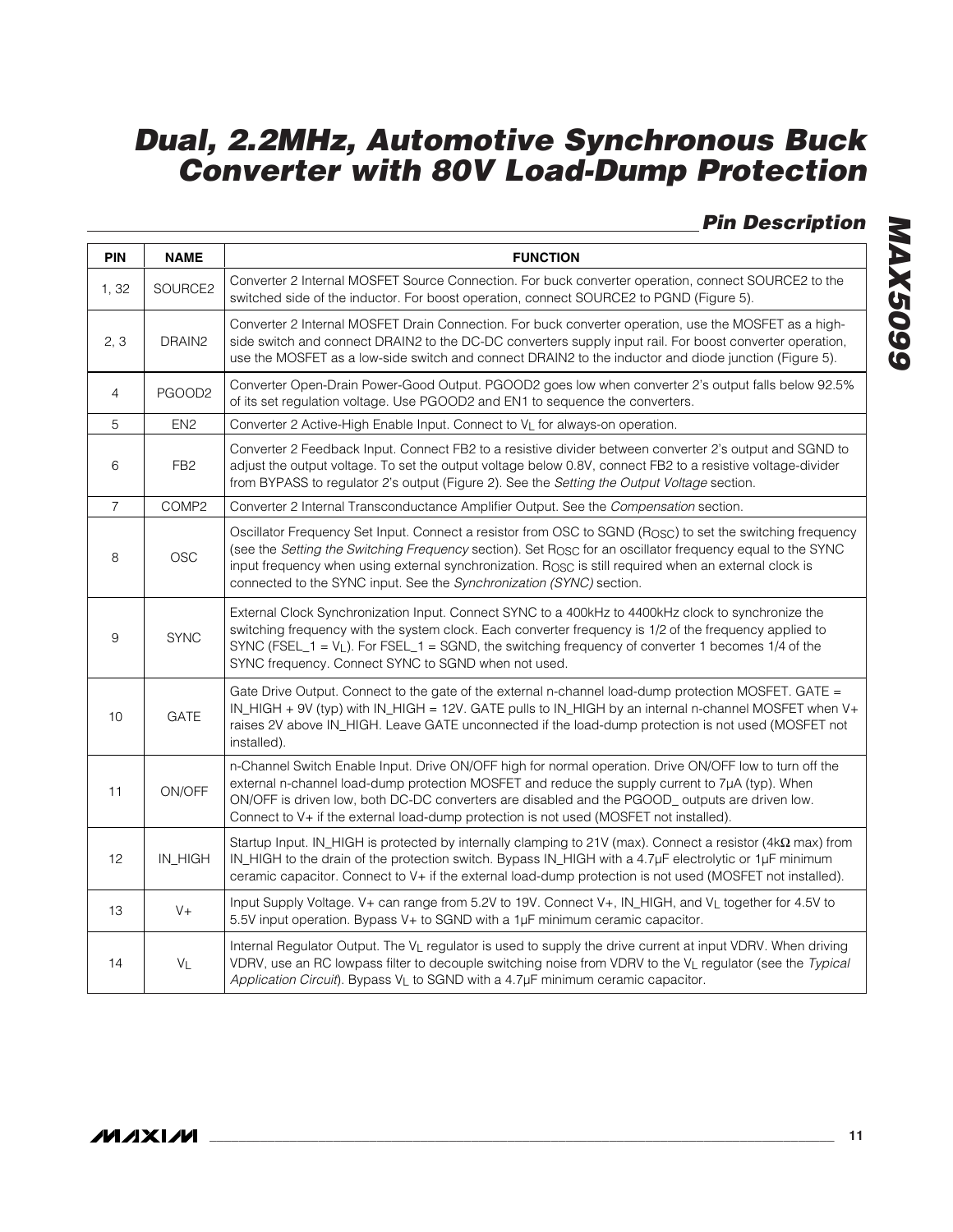### **Pin Description (continued)**

| <b>PIN</b> | <b>NAME</b>     | <b>FUNCTION</b>                                                                                                                                                                                                                                                                                                                                                                                                                                  |
|------------|-----------------|--------------------------------------------------------------------------------------------------------------------------------------------------------------------------------------------------------------------------------------------------------------------------------------------------------------------------------------------------------------------------------------------------------------------------------------------------|
| 15         | SGND            | Signal Ground. Connect SGND to exposed pad and to the board signal ground plane. Connect the board<br>signal ground and power ground planes together at a single point.                                                                                                                                                                                                                                                                          |
| 16         | <b>BYPASS</b>   | Reference Output Bypass Connection. Bypass to SGND with a 0.22µF or greater ceramic capacitor.                                                                                                                                                                                                                                                                                                                                                   |
| 17         | FSEL_1          | Converter 1 Frequency Select Input. Connect FSEL_1 to V <sub>L</sub> for normal operation. Connect FSEL_1 to SGND<br>to reduce converter 1's switching frequency to 1/2 of converter 2's switching frequency (converter 1<br>switching frequency is 1/4 the SYNC frequency). Do not leave FSEL_1 unconnected.                                                                                                                                    |
| 18         | COMP1           | Converter 1 Internal Transconductance Amplifier Output. See the Compensation section.                                                                                                                                                                                                                                                                                                                                                            |
| 19         | FB <sub>1</sub> | Converter 1 Feedback Input. Connect FB1 to a resistive divider between converter 1's output and SGND to<br>adjust the output voltage. To set the output voltage below 0.8V, connect FB1 to a resistive voltage-divider<br>from BYPASS to regulator 1's output (Figure 2). See the Setting the Output Voltage section.                                                                                                                            |
| 20         | EN <sub>1</sub> | Converter 1 Active-High Enable Input. Connect to V <sub>L</sub> for an always-on operation.                                                                                                                                                                                                                                                                                                                                                      |
| 21         | PGOOD1          | Converter 1 Power-Good Output. Open-drain output goes low when converter 1's output falls below 92.5%<br>of its set regulation voltage. Use PGOOD1 and EN2 to sequence the converters (converter 1 starts first).                                                                                                                                                                                                                                |
| 22, 23     | DRAIN1          | Converter 1 Internal MOSFET Drain Connection. For buck converter operation, use the MOSFET as a high-<br>side switch and connect DRAIN1 to the DC-DC converters supply input rail. For boost converter operation,<br>use the MOSFET as a low-side switch and connect DRAIN1 to the inductor and diode junction (Figure 5).                                                                                                                       |
| 24, 25     | SOURCE1         | Converter 1 Internal MOSFET Source Connection. For buck operation, connect SOURCE1 to the switched<br>side of the inductor. For boost operation, connect SOURCE1 to PGND (Figure 5).                                                                                                                                                                                                                                                             |
| 26         | BST1/VDD1       | Converter 1 Bootstrap Flying-Capacitor Connection. For buck converter operation, connect BST1/VDD1 to a<br>0.1µF ceramic capacitor and diode according to the Typical Application Circuit. For boost converter<br>operation, driver bypass capacitor connection. Connect to VDRV and bypass with a 0.1µF ceramic<br>capacitor to PGND (Figure 5).                                                                                                |
| 27         | <b>VDRV</b>     | Low-Side Driver Supply Input. Connect VDRV to VL through an RC filter to bypass switching noise to the<br>internal VL regulator. For buck converter operation, connect anode terminals of external bootstrap diodes to<br>VDRV. For boost converter operation, connect VDRV to BST1/VDD1 and BST2/VDD2.<br>Bypass with a minimum 2.2µF ceramic capacitor to PGND (see the Typical Application Circuit). Do not<br>connect to an external supply. |
| 28         | DL <sub>1</sub> | Converter 1 Low-Side Synchronous-Rectifier Gate Driver Output                                                                                                                                                                                                                                                                                                                                                                                    |
| 29         | <b>PGND</b>     | Power Ground. Connect to the board power ground plane.                                                                                                                                                                                                                                                                                                                                                                                           |
| 30         | DL <sub>2</sub> | Converter 2 Low-Side Synchronous-Rectifier Gate Driver Output                                                                                                                                                                                                                                                                                                                                                                                    |
| 31         | BST2/VDD2       | Converter 2 Bootstrap Flying-Capacitor Connection. For buck converter operation, connect BST2/VDD2 to a<br>0.1µF ceramic capacitor and diode according to the Typical Application Circuit. For boost converter<br>operation, driver bypass capacitor connection. Connect to VDRV and bypass with a 0.1µF ceramic<br>capacitor from BST2/VDD2 to PGND (Figure 5).                                                                                 |
|            | EP              | Exposed Pad. Connect EP to SGND. For enhanced thermal dissipation, connect EP to a copper area as<br>large as possible. Do not use EP as the sole ground connection.                                                                                                                                                                                                                                                                             |

**MAXIM**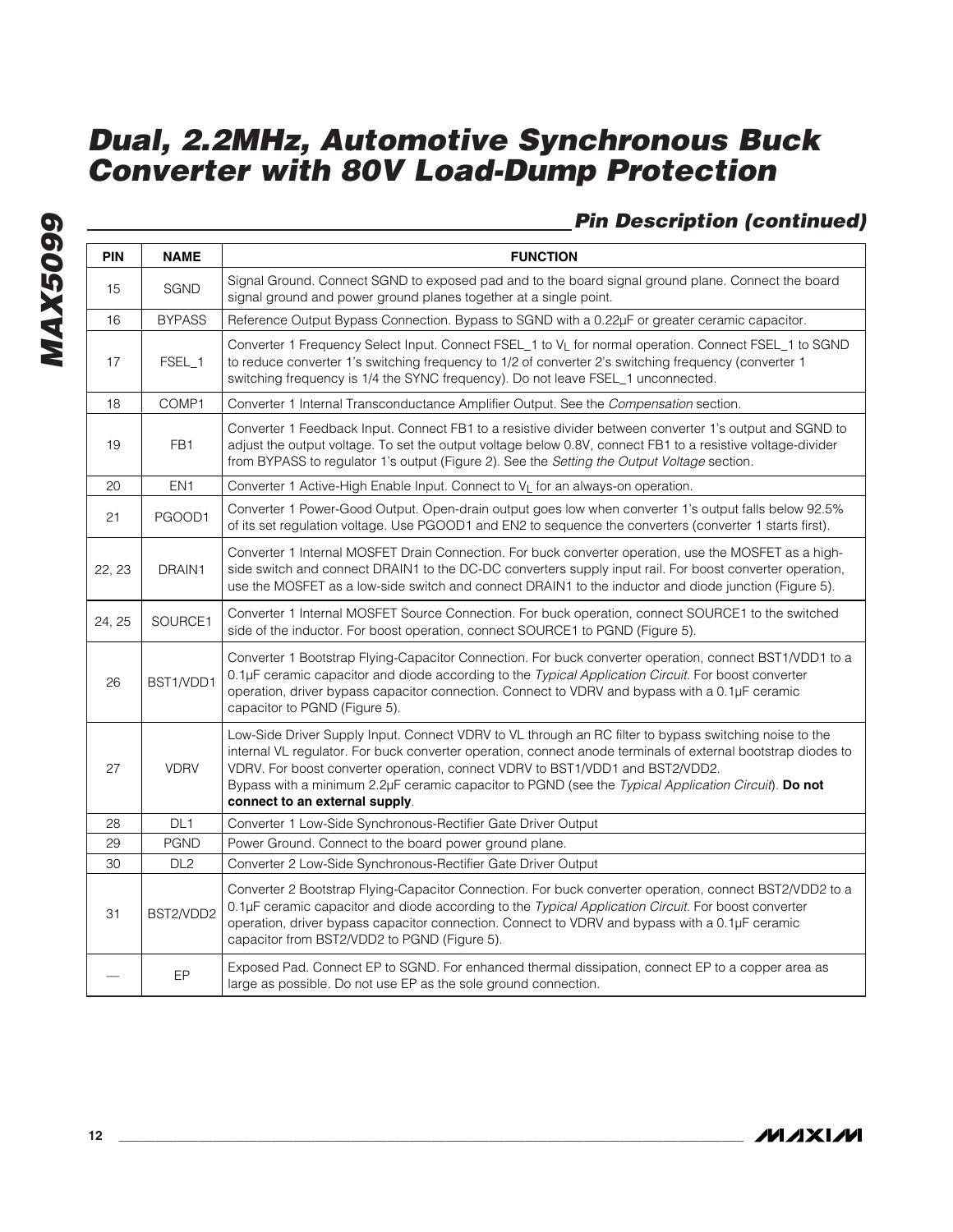### **Functional Diagram**



**MAX5099 MAX5099** 

**MAXIM**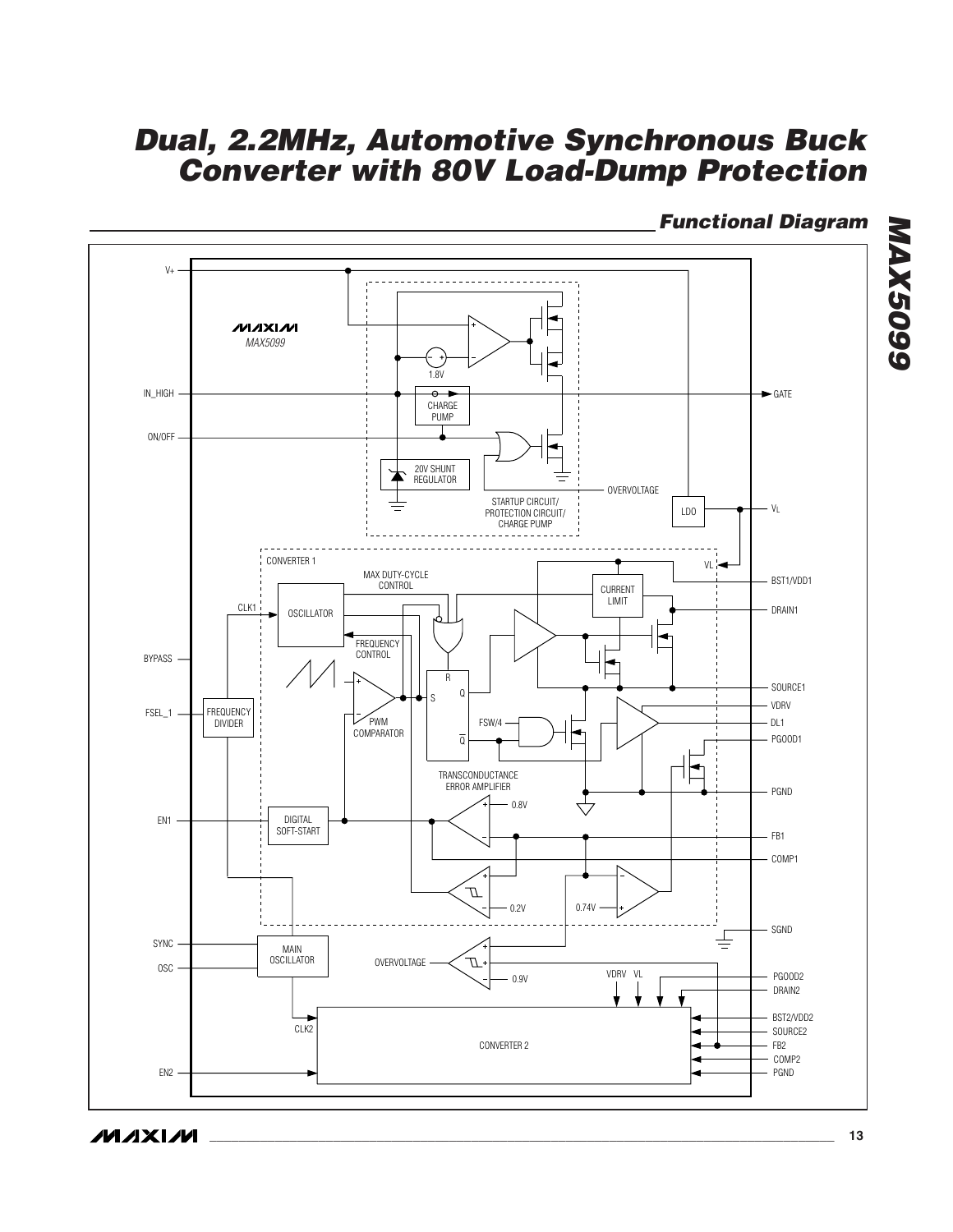# **MAX5099 MAX5099**

### **Detailed Description**

#### **PWM Controller**

The MAX5099 dual DC-DC converters use a pulse-widthmodulation (PWM) voltage-mode control scheme. On each converter the device includes one integrated nchannel MOSFET switch and requires an external low-forward-drop Schottky diode for output rectification. The controller generates the clock signal by dividing down the internal oscillator ( $f$ <sub>OSC</sub>) or the SYNC input when driven by an external clock; therefore, each controller's switching frequency equals half the oscillator frequency  $(f_{SW} = f_{OSC}/2)$  or half of the SYNC input frequency ( $f_{SW} =$ fSYNC/2). An internal transconductance error amplifier produces an integrated error voltage at COMP\_, providing high DC accuracy. The voltage at COMP\_ sets the duty cycle using a PWM comparator and a ramp generator. At each rising edge of the clock, converter 1's MOSFET switch turns on and remains on until either the appropriate or maximum duty cycle is reached, or the maximum current limit for the switch is reached. Converter 2 operates 180° out-of-phase, so its MOSFET switch turns on at each falling edge of the clock.

In the case of buck operation (see the Typical Application Circuit), the internal MOSFET is used in high-side configuration. During each MOSFET's on-time, the associated inductor current ramps up. During the second half of the switching cycle, the high-side MOSFET turns off and forward biases the Schottky rectifier. During this time, the SOURCE\_ voltage is clamped to a diode drop  $(V_D)$  below ground. A low-forward-voltage-drop (0.4V) Schottky diode must be used to ensure the SOURCE\_ voltage does not go below -0.6V absolute max. The inductor releases the stored energy as its current ramps down, and provides current to the output. The bootstrap capacitor is also recharged when the SOURCE\_ voltage goes low during the high-side MOSFET off-time. The maximum duty-cycle limits ensure proper bootstrap charging at startup or low input voltages. The circuit goes in discontinuous conduction mode operation at light load, when the inductor current completely discharges before the next cycle commences. Under overload conditions, when the inductor current exceeds the peak current limit of the respective switch, the high-side MOSFET turns off quickly and waits until the next clock cycle.

#### **Synchronous-Rectifier Output**

The MAX5099 is intended mostly for synchronous buck operation with an external synchronous-rectifier MOSFET. During the internal high-side MOSFET on-time, the inductor current ramps up. When the high-side MOSFET turns off, the inductor reverses polarity and forward biases the Schottky rectifier in parallel with the low-side external

synchronous MOSFET. The SOURCE\_ voltage is clamped to 0.5V below ground until the adaptive breakbefore-make time (t<sub>BBM</sub>) of 25ns is over. After t<sub>BBM</sub>, the synchronous-rectifier MOSFET turns on, thus bypassing the Schottky rectifier and reducing the conduction loss during the inductor freewheeling time. The synchronousrectifier MOSFET keeps the circuit in continuous conduction mode operation even at light load because the inductor current is allowed to go negative.

The MAX5099, with the synchronous-rectifier driver output (DL\_), has an adaptive break-before-make circuit to avoid cross-conduction between the internal power MOSFET and the external synchronous-rectifier MOSFET. When the synchronous-rectifier MOSFET is turning off, the internal high-side power MOSFET is kept off until V<sub>DL</sub> falls below 0.97V. Similarly, DL\_ does not go high until the internal power MOSFET gate voltage falls below 1.24V.

#### **Load-Dump Protection**

Most automotive applications are powered by a multicell, 12V lead-acid battery with a voltage from 9V to 16V (depending on load current, charging status, temperature, battery age, etc.). The battery voltage is distributed throughout the automobile and is locally regulated down to voltages required by the different system modules. Load dump occurs when the alternator is charging the battery and the battery becomes disconnected. Power in the alternator inductance flows into the distributed power system and elevates the voltage seen at each module. The voltage spikes have rise times typically greater than 5ms and decays within several hundred milliseconds but can extend out to 1s or more depending on the characteristics of the charging system. These transients are capable of destroying sensitive electronic equipment on the first fault event.

During load dump, the MAX5099 provides the ability to clamp the input-voltage rail of the internal DC-DC converters to a safe level, while preventing power discontinuity at the DC-DC converters' outputs.

The load-dump protection circuit utilizes an internal charge pump to drive the gate of an external n-channel MOSFET. This series-protection MOSFET absorbs the load-dump overvoltage transient and operates in saturation over the normal battery range to minimize power dissipation. During load dump, the gate voltage of the protection MOSFET is regulated to prevent the source terminal from exceeding 19V.

The DC-DC converters are powered from the source terminal of the load-dump protection MOSFET, so that their input voltage is limited during load dump and can operate normally.

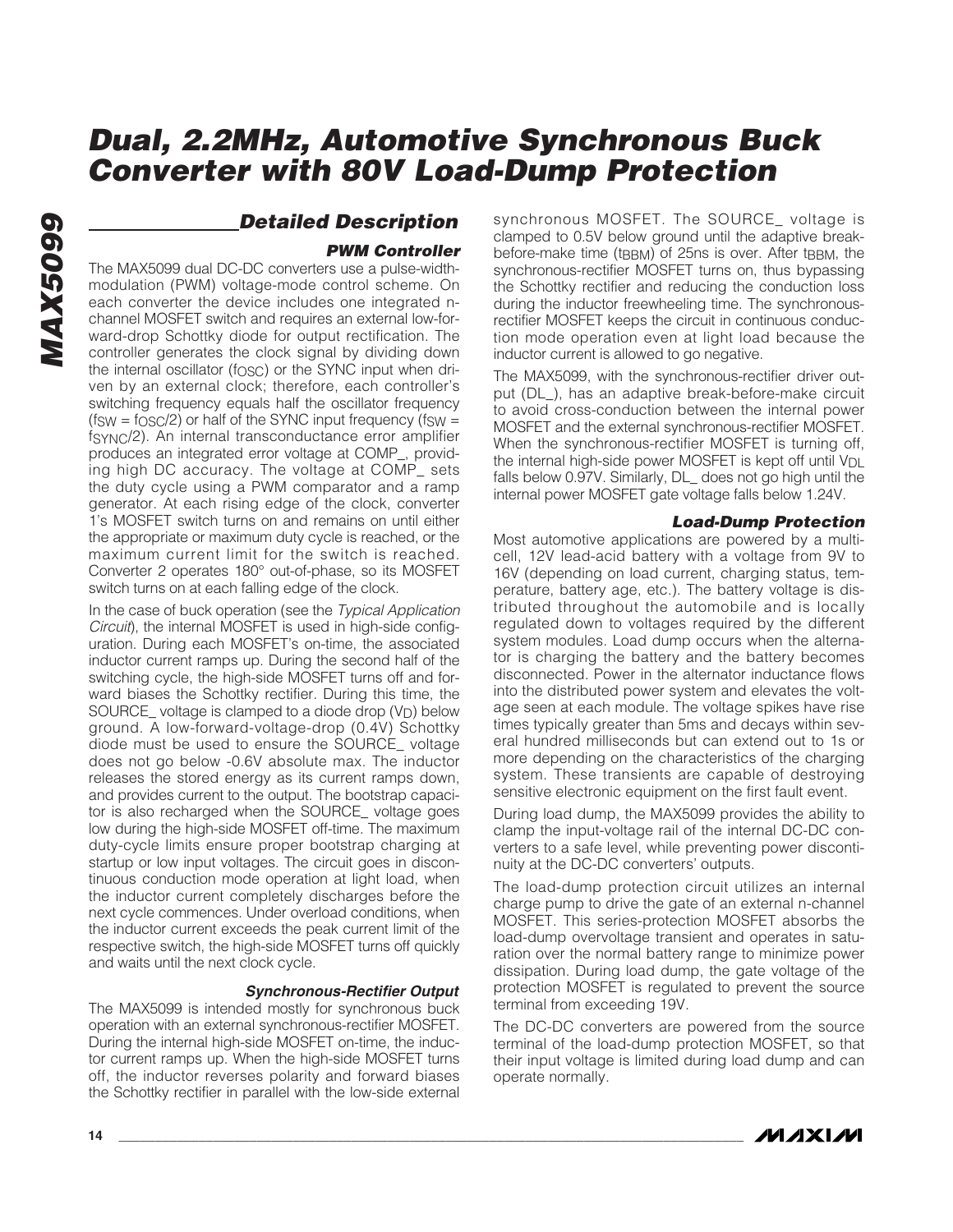#### **ON/OFF**

The MAX5099 provide an input (ON/OFF) to turn on and off the external load-dump protection MOSFET. Drive ON/OFF high for normal operation. Drive ON/OFF low to turn off the external n-channel load-dump protection MOSFET and reduce the supply current to 7μA (typ). When ON/OFF is driven low, both converters are also turned off, and the PGOOD\_ outputs are driven, low. V+ will be self-discharged through the converters' output currents and the IC supply current.

#### **Internal Oscillator/ Out-of-Phase Operation**

The internal oscillator generates the 180° out-of-phase clock signal required by each regulator. The switching frequency of each converter (fsw) is programmable from 200kHz to 2.2MHz using a single 1% resistor at ROSC. See the Setting the Switching Frequency section.

With dual-synchronized out-of-phase operation, the MAX5099's internal MOSFETs turn on 180° out-ofphase. The instantaneous input current peaks of both regulators do not overlap, resulting in reduced RMS ripple current and input-voltage ripple. This reduces the required input capacitor ripple current rating, allows for fewer or less expensive capacitors, and reduces shielding requirements for EMI.

#### **Synchronization (SYNC)**

The main oscillator can be synchronized to the system clock by applying an external clock (fSYNC) at SYNC. The fsync frequency must be twice the required operating frequency of an individual converter. Use a TTL logic signal for the external clock with at least a 100ns pulse width. Rosc is still required when using external synchronization. Program the internal oscillator frequency to have  $f_{SW} = 1/2$  fsync. The device is properly synchronized if the SYNC frequency fSYNC varies within the range  $\pm 20\%$ .

Short SYNC to SGND if unused.

#### **Input Voltage (V+)/ Internal Linear Regulator (VL)**

All internal control circuitry operates from an internally regulated nominal voltage of 5.2V (VL). At higher input voltages (V+) of 5.2V to 19V, VL is regulated to 5.2V. At 5.2V or below, the internal linear regulator operates in dropout mode, where  $V_L$  follows  $V_T$ . Depending on the load on  $V_1$ , the dropout voltage can be high enough to reduce VL below the undervoltage-lockout (UVLO) threshold. Do not use  $V_1$  to power external circuitry.

For input voltages less than  $5.5V$ , connect  $V_+$  and  $V_+$ together. The load on VL is proportional to the switching frequency of converter 1 and converter 2. See the  $V<sub>l</sub>$ Output Voltage vs. Converter Switching Frequency graph in the Typical Operating Characteristics. For input voltage ranges higher than 5.5V, disconnect VL from V+.

Bypass V<sub>+</sub> to SGND with a 1uF or greater ceramic capacitor placed close to the MAX5099. Bypass VL with a low-ESR 4.7μF ceramic capacitor to SGND.

#### **Undervoltage Lockout/ Soft-Start/Soft-Stop**

The MAX5099 includes an undervoltage lockout with hysteresis and a power-on-reset circuit for converter turn-on and monotonic rise of the output voltage. The falling UVLO threshold is internally set to 4.1V (typ) with 180mV hysteresis. Hysteresis at UVLO eliminates "chattering" during startup. When V<sub>L</sub> drops below UVLO, the internal MOSFET switches are turned off.

The MAX5099 digital soft-start reduces input inrush currents and glitches at the input during turn-on. When UVLO is cleared and EN\_ is high, digital soft-start slowly ramps up the internal reference voltage in 64 steps. The total soft-start period is 4096 internal oscillator switching cycles.

Driving EN\_ low initiates digital soft-stop that slowly ramps down the internal reference voltage in 64 steps. The total soft-stop period is equal to the soft-start period.

To calculate the soft-start/soft-stop period, use the following equation:

$$
t_{SS}(ms) = \frac{4096}{f_{OSC}(kHz)}
$$

where fosc is the internal oscillator and fosc is twice each converter's switching frequency (FSEL  $1 = V_1$ ).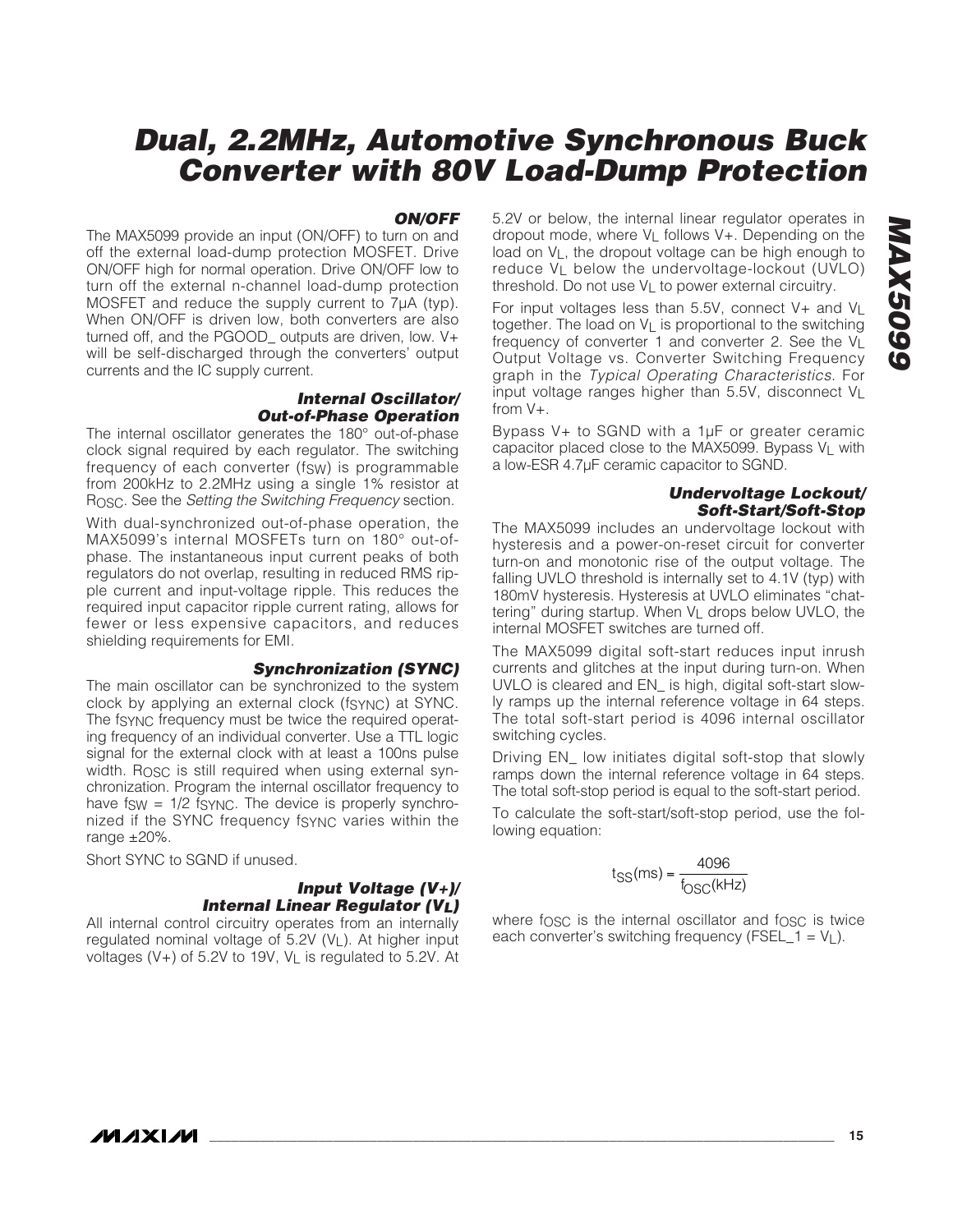



Figure 1. Power-Supply Sequencing Configurations

#### **Enable (EN1, EN2)**

The MAX5099 dual converter provides separate enable inputs, EN1 and EN2, to individually control or sequence the output voltages. These active-high enable inputs are TTL compatible. Driving EN\_ high initiates soft-start of the converter, and PGOOD\_ goes logic-high when the converter output voltage reaches the VTPGOOD threshold. Driving EN low initiates a soft-stop of the converter. Use EN1, EN2, and PGOOD1 for sequencing (see Figure 1). Connect PGOOD1 to EN2 to make sure converter 1's output is within regulation before converter 2 starts. Add an RC network from  $V_L$  to EN1 and EN2 to delay the individual converter. Sequencing reduces input inrush current and possible chattering. Connect EN\_ to V<sub>L</sub> for always-on operation.

#### **PGOOD\_**

Converter 1 and converter 2 include power-good flags, PGOOD1 and PGOOD2, respectively. Since PGOOD\_ is an open-drain output and can sink 3mA while providing the TTL logic-low signal, pull PGOOD to a logic voltage to provide a logic-level output. PGOOD1 goes low when converter 1's feedback (FB\_) drops to 92.5% (V<sub>TPGOOD</sub>) of its nominal set point. The same is true for converter 2. Connect PGOOD\_ to SGND or leave unconnected, if not used.

#### **Current Limit**

The internal high-side MOSFET switch current of each converter is monitored during its on-time. When the peak switch current crosses the current-limit threshold of 3.45A (typ) and 2.1A (typ) for converter 1 and converter 2, respectively, the on-cycle is terminated immediately and the inductor is allowed to discharge. The MOSFET switch is turned on at the next clock pulse initiating a new clock cycle.

In deep overload or short-circuit conditions when VFB drops below 0.2V, the switching frequency is reduced to  $1/4 \times f_{SW}$  to provide sufficient time for the inductor to discharge. During overload conditions, if the voltage across the inductor is not high enough to allow for the inductor current to properly discharge, current runaway may occur. Current runaway can destroy the device in spite of internal thermal-overload protection. Reducing the switching frequency during overload conditions prevents current runaway.

#### **Output Overvoltage Protection**

The MAX5099 outputs are protected from output voltage overshoots due to input transients and shorting the output to a high voltage. When the output voltage rises over the overvoltage threshold, 114% (typ) nominal FB, the overvoltage condition is triggered. When the overvoltage condition is triggered on either channel, both converters are immediately turned off, 20Ω pulldown switches from SOURCE\_ to PGND are turned on to help the output-voltage discharge, and the gate of the loaddump protection external MOSFET is pulled low. The device restarts as soon as both converter outputs discharge, bringing both FB\_ input voltages below 12.5% of their nominal set points.

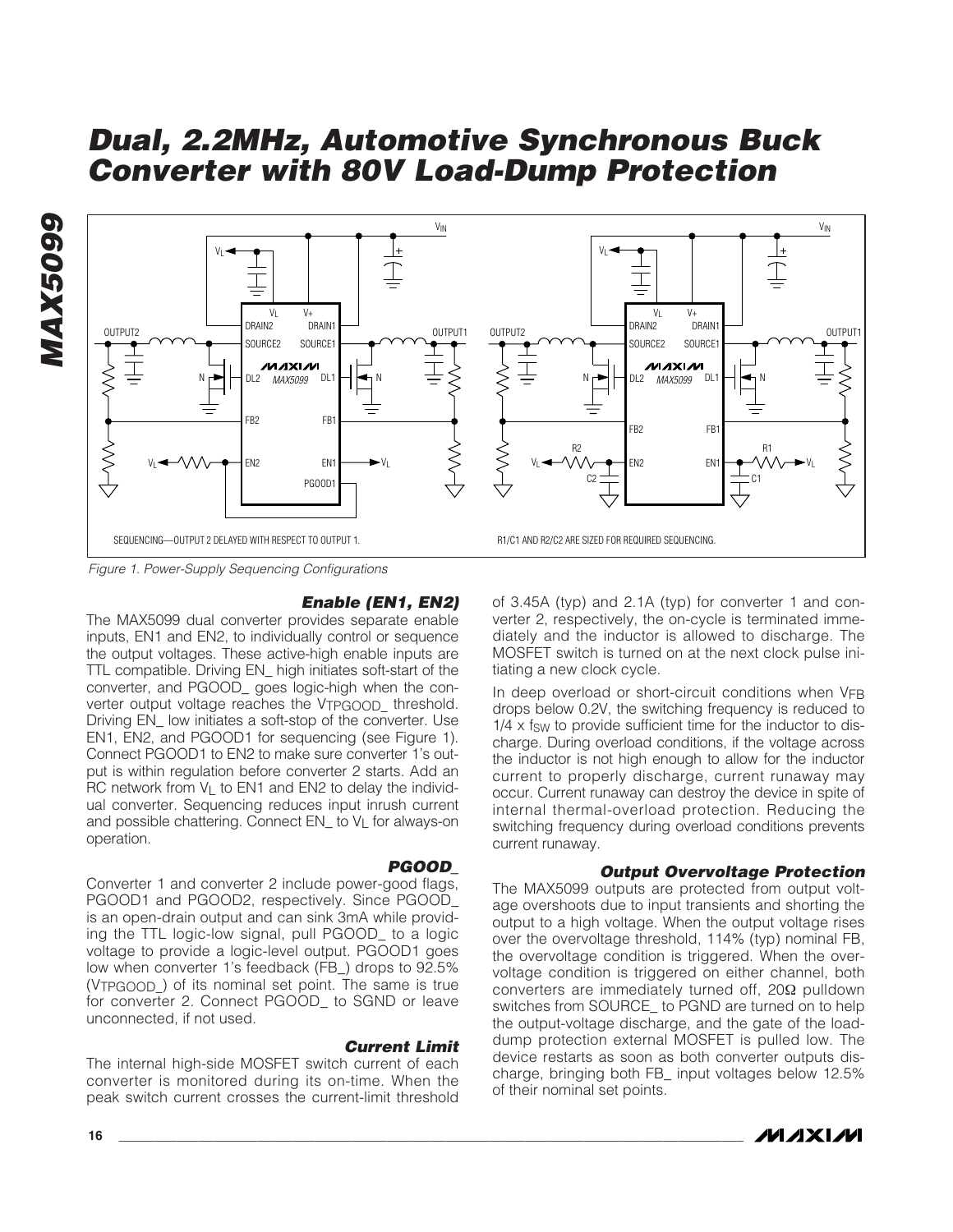# input voltage is limited by the minimum on-time **Dual, 2.2MHz, Automotive Synchronous Buck Converter with 80V Load-Dump Protection**

$$
V_{IN(MAX)} \le \frac{V_{OUT}}{t_{ON(MIN)} \times f_{SW}}
$$

(tON(MIN)):

where ton(MIN) is 100ns. The minimum input voltage is limited by the maximum duty cycle ( $D_{MAX} = 0.92$ ):

$$
V_{IN(MIN)} = \left[\frac{V_{OUT} + V_{DROP1}}{D_{MAX}}\right] + V_{DROP2} - V_{DROP1}
$$

where V<sub>DROP1</sub> is the total parasitic voltage drops in the inductor discharge path, which includes the forward voltage drop  $(V_{DS})$  of the low-side n-channel MOSFET, the series resistance of the inductor, and the PCB resistance. VDROP2 is the total resistance in the charging path that includes the on-resistance of the high-side switch, the series resistance of the inductor, and the PCB resistance.

#### **Setting the Output Voltage**

For 0.8V or greater output voltages, connect a voltagedivider from OUT\_ to FB\_ to SGND (Figure 2). Select RB (FB to SGND resistor) to between 1kΩ and 20kΩ. Calculate RA (OUT\_ to FB\_ resistor) with the following equation:

$$
R_A = R_B \left[ \left( \frac{V_{OUT}}{V_{FB}} \right) - 1 \right]
$$

where  $V_{FB}$  = 0.8V (see the *Electrical Characteristics* table).

For output voltages below 0.8V, set the MAX5099 output voltage by connecting a voltage-divider from OUT\_ to FB\_ to BYPASS (Figure 2). Select RC (FB\_ to BYPASS resistor) higher than a 50kΩ range. Calculate RA with the following equation:

$$
R_A = R_C \left[ \frac{V_{FB\_} - V_{OUT\_}}{V_{BYPASS} - V_{FB\_}} \right]
$$

where  $V_{FB}$  = 0.8V, VBYPASS = 2V (see the Electrical Characteristics table), and  $V_{\text{OUT}}$  can range from 0V to VFB\_.

#### **Thermal-Overload Protection**

During continuous short circuit or overload at the output, the power dissipation in the IC can exceed its limit. The MAX5099 provides thermal shutdown protection with temperature hysteresis. Internal thermal shutdown is provided to avoid irreversible damage to the device. When the die temperature exceeds +165°C (typ), an onchip thermal sensor shuts down the device, forcing the internal switches to turn off, allowing the IC to cool. The thermal sensor turns the part on again with soft-start after the junction temperature cools by +20°C. During thermal shutdown, both regulators shut down, PGOOD\_ goes low, and soft-start resets. The internal 20V zener clamp from IN\_HIGH to SGND is not turned off during thermal shutdown because this clamping action must always be active.

### **Applications Information**

#### **Setting the Switching Frequency**

The controller generates the clock signal by dividing down the internal oscillator fosc or the SYNC input signal when driven by an external oscillator. The switching frequency equals half the internal oscillator frequency  $(f_{SW} = f_{OSC}/2)$ . The internal oscillator frequency is set by a resistor (R<sub>OSC</sub>) connected from OSC to SGND. To find R<sub>OSC</sub> for each converter switching frequency fsw, use the formulas:

$$
R_{\text{OSC}}(k\Omega) = \frac{10.721}{f_{\text{SW}}(MHz)^{0.920}}(f_{\text{SW}} \ge 1.25MHz)
$$

$$
R_{\text{OSC}}(k\Omega) = \frac{12.184}{f_{\text{SW}}(MHz)^{0.973}}(f_{\text{SW}} < 1.25MHz)
$$

A rising clock edge on SYNC is interpreted as a synchronization input. If the SYNC signal is lost, the internal oscillator takes control of the switching rate, returning the switching frequency to that set by Rosc. When an external synchronization signal is used, ROSC must be selected such that  $f_{SW} = 1/2$  fs $Y_{W}C$ .

#### **Buck Converter**

#### **Effective Input Voltage Range**

Although the MAX5099 converter operates from input supplies ranging from 5.2V to 19V, the input voltage range can be effectively limited by the MAX5099 dutycycle limitations for a given output voltage. The maximum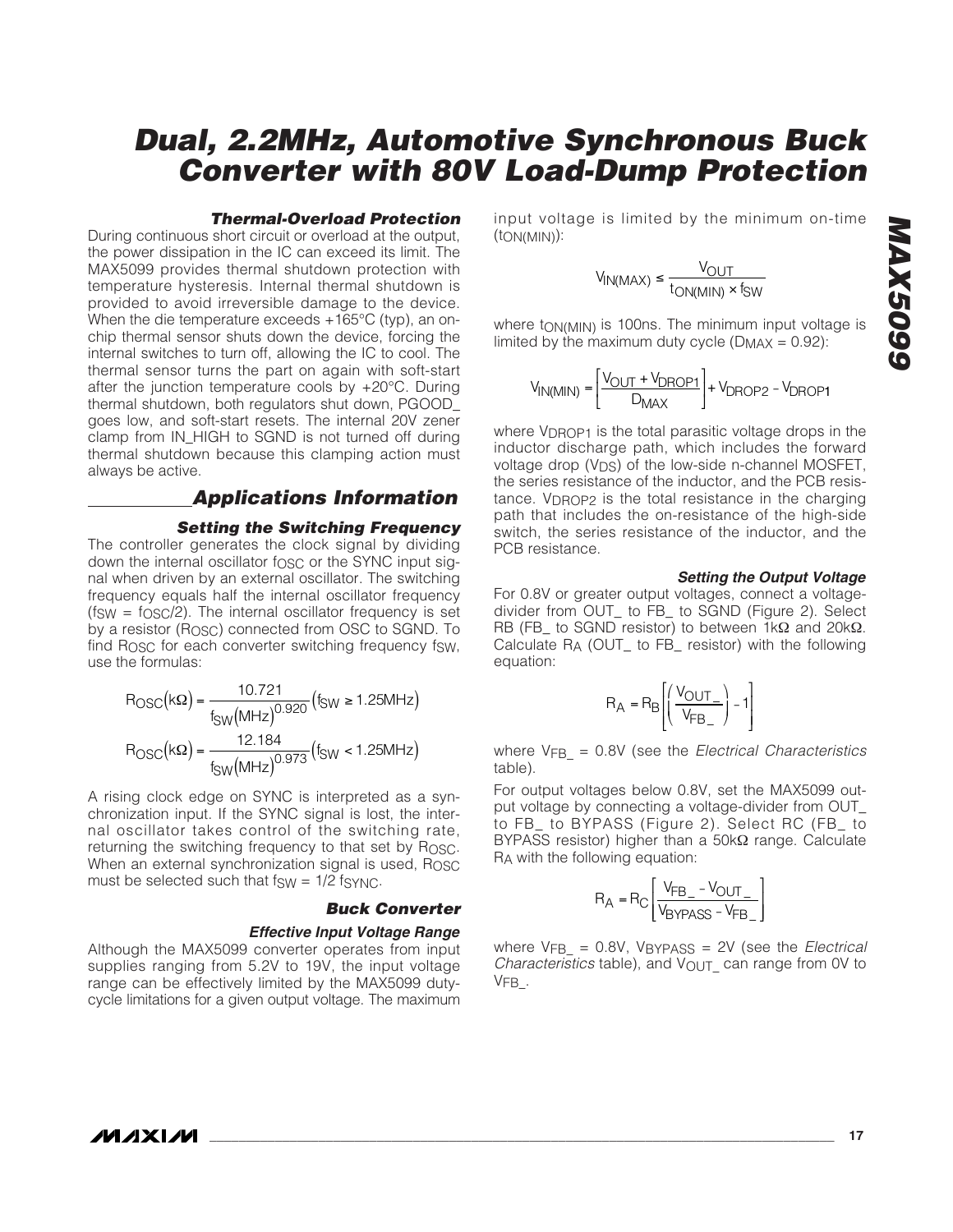

Figure 2. Adjustable Output Voltage

**MAX5099**

**MAX5099** 

#### **Inductor Selection**

Three key inductor parameters must be specified for operation with the MAX5099: inductance value (L), peak inductor current (IL), and inductor saturation current (ISAT). The minimum required inductance is a function of operating frequency, input-to-output voltage differential, and the peak-to-peak inductor current (ΔIL). A good compromise is to choose ΔIL equal to 30% of the full load current. To calculate the inductance, use the following equation:

$$
L = \frac{V_{OUT}(V_{IN} - V_{OUT})}{V_{IN} \times f_{SW} \times \Delta I_L}
$$

where  $V_{IN}$  and  $V_{OUT}$  are typical values (so that efficiency is optimum for typical conditions). The switching frequency is set by ROSC (see the Setting the Switching Frequency section). The peak-to-peak inductor current, which reflects the peak-to-peak output ripple, is worse at the maximum input voltage. See the Output Capacitor section to verify that the worst-case output ripple is acceptable. The inductor saturation current is also important to avoid runaway current during output overload and continuous short circuit. Select the ISAT to be higher than the maximum peak current limits of 4.3A and 2.6A for converter 1 and converter 2.

**Input Capacitor** The discontinuous input current waveform of the buck converter causes large ripple currents at the input. The switching frequency, peak inductor current, and allowable peak-to-peak voltage ripple dictate the input

capacitance requirement. Note that the two converters of the MAX5099 run 180° out-of-phase, thereby effectively doubling the switching frequency at the input.

The input ripple waveform would be unsymmetrical due to the difference in load current and duty cycle between converter 1 and converter 2. The worst-case mismatch is when one converter is at full load while the other is at no load or in shutdown. The input ripple is comprised of ΔVQ (caused by the capacitor discharge) and ΔVESR (caused by the ESR of the capacitor). Use ceramic capacitors with high ripple-current capability at the input connected between DRAIN\_ and PGND. Assume the contribution from the ESR and capacitor discharge equal to 50%. Calculate the input capacitance and ESR required for a specified ripple using the following equations:

$$
ESR_{IN} = \frac{\Delta V_{ESR}}{I_{OUT} + \frac{\Delta I_L}{2}}
$$

 $\Delta I_{L} = \frac{(V_{IN} - V_{OUT}) \times V_{I}}{V_{I}}$  $L = \frac{(V_{IN} - V_{OUT}) \times V_{OUT}}{V_{IN} \times f_{SW} \times L}$ IN <sup>x i</sup>SW  $=\frac{(\mathsf{V}_{\mathsf{IN}}-\mathsf{V}_{\mathsf{OUT}})\times\mathsf{V}_{\mathsf{IN}}}{\mathsf{V}_{\mathsf{IN}}\times\mathsf{f}_{\mathsf{SW}}\times}$ −

where

and

$$
C_{IN} = \frac{I_{OUT} \times D(1 - D)}{\Delta V_{Q} \times f_{SW}}
$$

where

$$
D = \frac{V_{OUT}}{V_{IN}}
$$

where  $I_{\text{OUT}}$  is the maximum output current from either converter 1 or converter 2, and D is the duty cycle for that converter. fsw is the frequency of each individual converter. For example, at  $V_{IN} = 12V$ ,  $V_{OUT} = 3.3V$  at  $I<sub>OUT</sub> = 2A$ , and with  $L = 3.3\mu H$ , the ESR and input capacitance are calculated for a peak-to-peak input ripple of 100mV or less, yielding an ESR and capacitance value of 20mΩ and 6.8μF for 1.25MHz frequency. At low input voltages, also add one electrolytic bulk capacitor of at least 100μF on the converters' input voltage rail. This capacitor acts as an energy reservoir to avoid possible undershoot below the undervoltage-lockout threshold during power-on and transient loading.

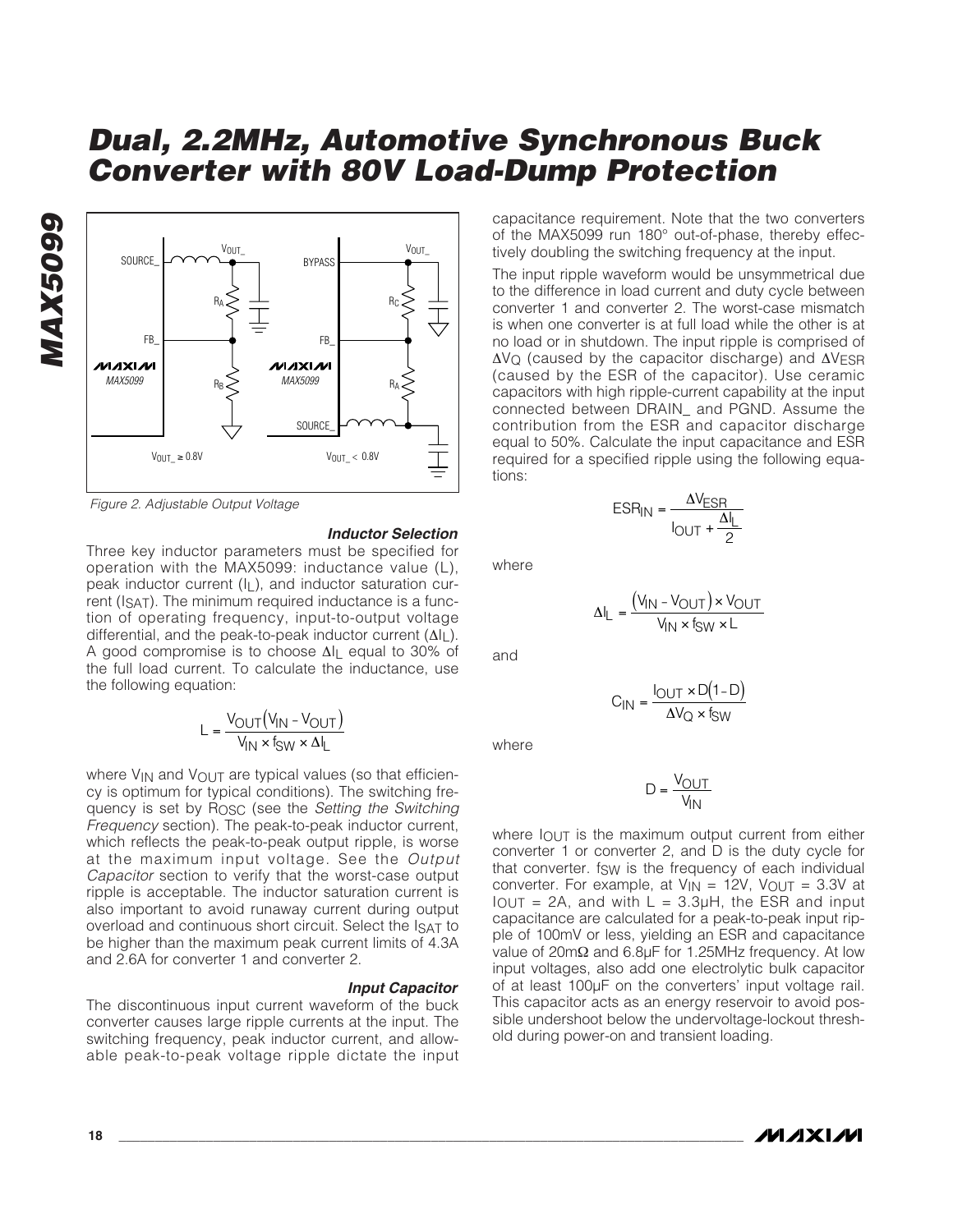#### **Output Capacitor**

The allowable output ripple voltage and the maximum deviation of the output voltage during step load currents determine the output capacitance and its ESR. The output ripple is comprised of  $\Delta V_{\Omega}$  (caused by the capacitor discharge) and ΔVESR (caused by the ESR of the capacitor). Use low-ESR ceramic or aluminum electrolytic capacitors at the output. For aluminum electrolytic capacitors, the entire output ripple is contributed by  $\Delta V_{\text{FSR}}$ . Use the ESR<sub>OUT</sub> equation to calculate the ESR requirements and choose the capacitor accordingly. If using ceramic capacitors, assume the contribution to the output ripple voltage from the ESR and the capacitor discharge are equal. Calculate the output capacitance and ESR required for a specified ripple using the following equations:

$$
ESR_{OUT} = \frac{\Delta V_{ESR}}{\Delta I_L}
$$

$$
C_{OUT} = \frac{\Delta I_L}{8 \times \Delta V_Q \times f_{SW}}
$$

where

$$
\Delta V_{\text{O\_RIPPLE}} \cong \Delta V_{\text{ESR}} + \Delta V_{\text{Q}}
$$

ΔIL is the peak-to-peak inductor current as calculated above and fsw is the individual converter's switching frequency.

The allowable deviation of the output voltage during fast transient loads also determines the output capacitance and its ESR. The output capacitor supplies the step load current until the controller responds with a greater duty cycle. The response time (tRESPONSE) depends on the closed-loop bandwidth of the converter. The high switching frequency of the MAX5099 allows for higher closed-loop bandwidth, reducing tRESPONSE and the output capacitance requirement. The resistive drop across the output capacitor ESR and the capacitor discharge causes a voltage droop during a step load. Use a combination of low-ESR tantalum or polymer and ceramic capacitors for better transient load and ripple/noise performance. Keep the maximum output-voltage deviation within the tolerable limits of the electronics being powered. When using a ceramic capacitor, assume 80% and 20% contribution from the output capacitance discharge and the ESR drop, respectively. Use the following equations to calculate the required ESR and capacitance value:

$$
ESR_{OUT} = \frac{\Delta V_{ESR}}{I_{STEP}}
$$

$$
C_{OUT} = \frac{I_{STEP} \times I_{RESPONSE}}{\Delta V_Q}
$$

where ISTEP is the load step and tRESPONSE is the response time of the controller. Controller response time depends on the control-loop bandwidth.

#### **Boost Converter**

The MAX5099 can be configured for step-up conversion since the internal MOSFET can be used as a lowside switch. Use the following equations to calculate the values for the inductor (L<sub>MIN</sub>), input capacitor (C<sub>IN</sub>), and output capacitor  $(C_{\text{OUT}})$  when using the converter in boost operation.

#### **Inductor**

Choose the minimum inductor value so the converter remains in continuous mode operation at minimum output current (IOMIN).

$$
L_{MIN} = \frac{V_{IN}^2 \times D}{2 \times f_{SW} \times V_O \times I_{OMIN}}
$$

where

$$
D = \frac{V_O + V_D - V_{IN}}{V_O + V_D - V_{DS}}
$$

 $V_D$  is the forward voltage drop of the external Schottky diode,  $D$  is the duty cycle, and  $V_{DS}$  is the voltage drop across the internal MOSFET switch. Select the inductor with low DC resistance and with a saturation current (ISAT) rating higher than the peak switch current limit of 4.3A (I<sub>CL1</sub>) and 2.6A (I<sub>CL2</sub>) of converter 1 and converter 2, respectively.

#### **Input Capacitor**

The input current for the boost converter is continuous, and the RMS ripple current at the input is low. Calculate the capacitor value and ESR of the input capacitor using the following equations:

$$
C_{IN} = \frac{\Delta I_L}{8 \times f_{SW} \times \Delta V_Q}
$$

$$
ESR = \frac{\Delta V_{ESR}}{\Delta I_L}
$$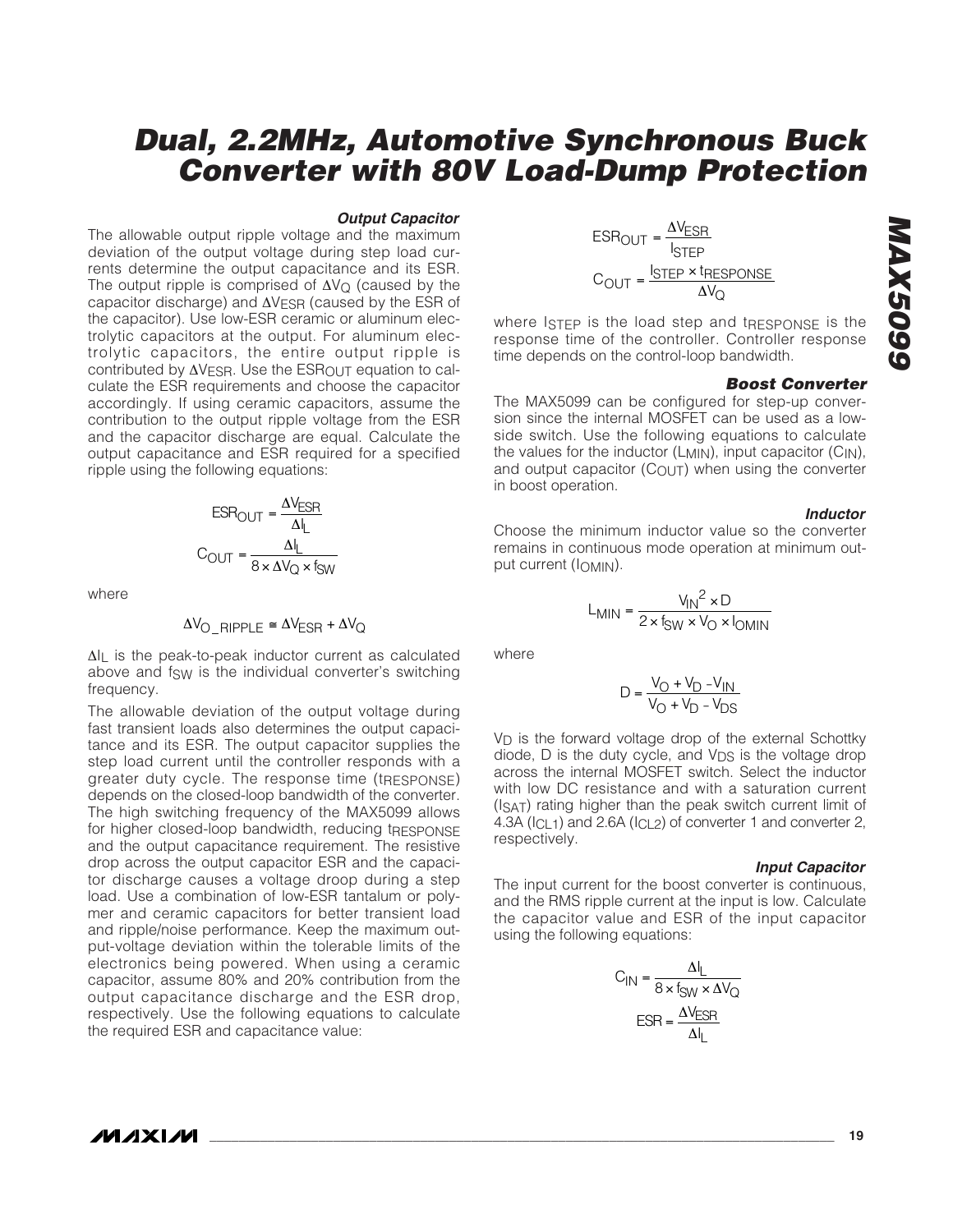where

$$
\Delta I_{L} = \frac{(V_{IN} - V_{DS}) \times D}{L \times f_{SW}}
$$

where  $V_{DS}$  is the voltage drop across the internal MOSFET switch. Δl<sub>l</sub> is the peak-to-peak inductor ripple current as calculated above.  $ΔVQ$  is the portion of input ripple due to the capacitor discharge, and  $ΔV<sub>FSR</sub>$  is the contribution due to ESR of the capacitor.

#### **Output Capacitor**

For the boost converter, the output capacitor supplies the load current when the main switch is on. The required output capacitance is high, especially at higher duty cycles. Also, the output capacitor ESR needs to be low enough to minimize the voltage drop due to the ESR while supporting the load current. Use the following equation to calculate the output capacitor for a specified output ripple tolerance:

$$
ESR = \frac{\Delta V_{ESR}}{I_{PK}}
$$

$$
C_{OUT} = \frac{I_{O} \times D_{MAX}}{\Delta V_{Q} \times f_{SW}}
$$

where I<sub>PK</sub> is the peak inductor current as defined in the following Power Dissipation section,  $I<sub>O</sub>$  is the load current,  $\Delta V_Q$  is the portion of the ripple due to the capacitor discharge, and  $\Delta V_{ESR}$  is the contribution due to the ESR of the capacitor. DMAX is the maximum duty cycle at minimum input voltage.

#### **Power Dissipation**

The MAX5099 includes two internal power MOSFET switches. The DC loss is a function of the RMS current in the switch while the switching loss is a function of switching frequency and instantaneous switch voltage and current. Use the following equations to calculate the RMS current, DC loss, and switching loss of each converter. The MAX5099 is available in a thermally enhanced package and can dissipate up to 2.7W at +70°C ambient temperature. The total power dissipation in the package must be limited so that the operating junction temperature does not exceed its absolute maximum rating of +150°C at maximum ambient temperature.

For the buck converter:

$$
I_{RMS} = \sqrt{\left(I_{DC}^2 + I_{PK}^2 + (I_{DC} \times I_{PK})\right) \times \frac{D_{MAX}}{3}}
$$
  
Pro = I\_{RMS}^2 \times R\_{ON(MAX)}

where

$$
I_{DC} = I_{O} - \frac{\Delta I_{L}}{2}
$$

$$
I_{PK} = I_{O} + \frac{\Delta I_{L}}{2}
$$

$$
P_{SW} = \frac{V_{IN} \times I_{O} \times (t_{R} + t_{F}) \times f_{SW}}{4}
$$

See the Electrical Characteristics table for the RON(MAX) maximum value.

For the boost converter:

$$
I_{RMS} = \sqrt{\left( I^2_{DC} + I^2_{PK} + (I_{DC} \times I_{PK}) \right) \times \frac{D_{MAX}}{3}}
$$
\n
$$
I_{1N} = \frac{V_{O} \times I_{O}}{V_{1N} \times \eta}
$$
\n
$$
\Delta I_{L} = \frac{(V_{1N} - V_{DS}) \times D}{L \times f_{SW}}
$$
\n
$$
I_{DC} = I_{1N} - \frac{\Delta I_{L}}{2}
$$
\n
$$
I_{PK} = I_{1N} + \frac{\Delta I_{L}}{2}
$$
\n
$$
P_{DC} = I_{RMS}^2 \times R_{ON(MAX)}
$$

where V<sub>DS</sub> is the drop across the internal MOSFET and η is the efficiency. See the Electrical Characteristics table for the RON(MAX) value.

$$
P_{SW} = \frac{V_O \times I_{IN} \times (t_R + t_F) \times I_{SW}}{4}
$$

where t<sub>R</sub> and t<sub>F</sub> are rise and fall times of the internal MOSFET. The  $tp$  and  $tp$  can be measured in the actual application.

The supply current in the MAX5099 is dependent on the switching frequency. See the Typical Operating Characteristics to find the supply current of the MAX5099 at a given operating frequency. The power dissipation (PS) in the device due to supply current (ISUPPLY) is calculated using following equation:

PS = VINMAX x ISUPPLY

The total power dissipation  $P_T$  in the device is:

 $PT = PDC1 + PDC2 + PSW1 + PSW2 + PS$ 

where P<sub>DC1</sub> and P<sub>DC2</sub> are DC losses in converter 1 and converter 2, respectively. Psw<sub>1</sub> and Psw<sub>2</sub> are switching losses in converter 1 and converter 2, respectively.

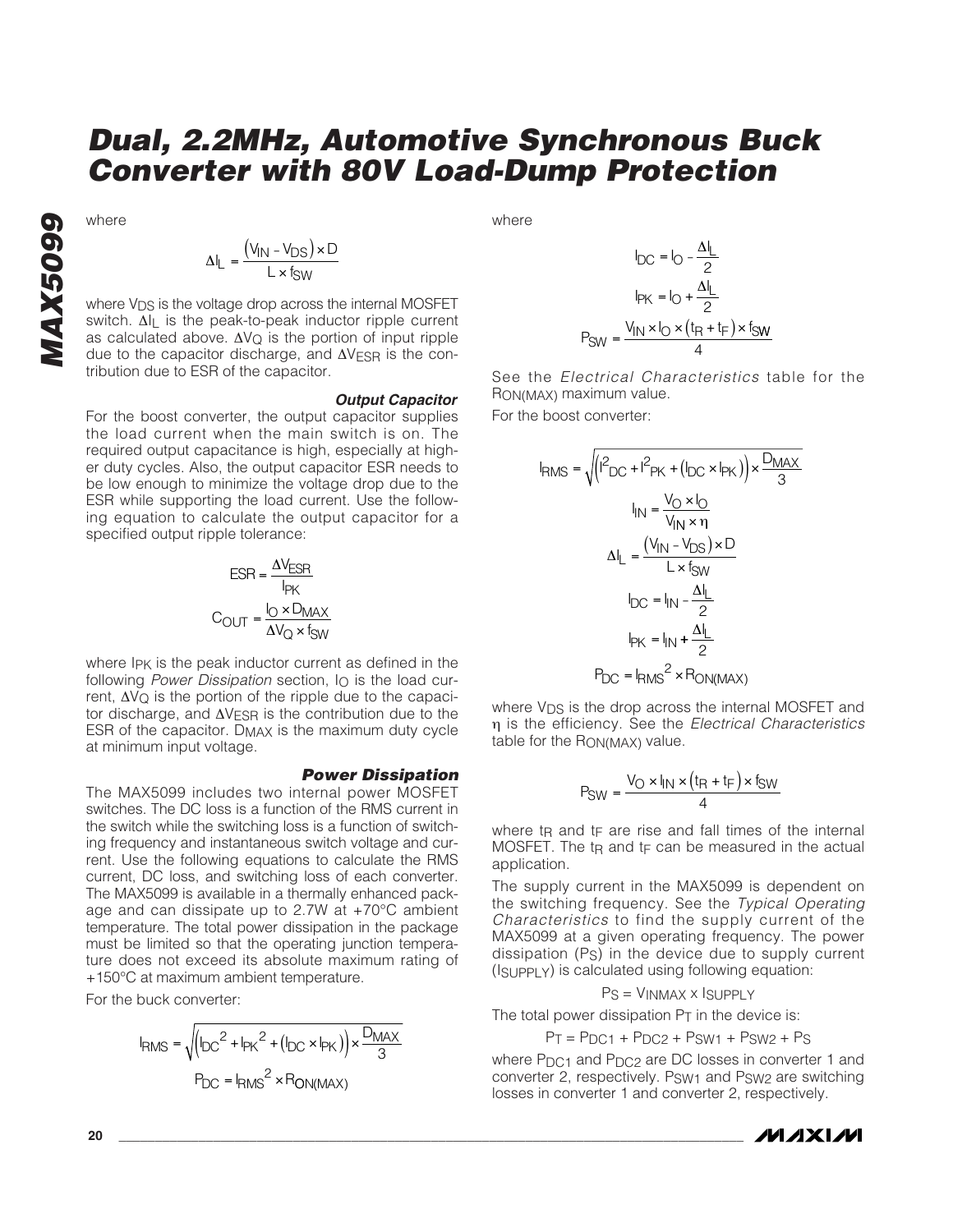Calculate the temperature rise of the die using the following equation:

#### $T_J = T_C \times (P_T \times \theta_{JC})$

where  $θ$ <sub>JC</sub> is the junction-to-case thermal impedance of the package equal to +1.7°C/W. Solder the exposed pad of the package to a large copper area to minimize the case-to-ambient thermal impedance. Measure the temperature of the copper area near the device at a worst-case condition of power dissipation, and use  $+1.7$ °C/W as  $\theta$ . Ic thermal impedance.

#### **Compensation**

The MAX5099 provides an internal transconductance amplifier with its inverting input and its output available for external frequency compensation. The flexibility of external compensation for each converter offers wide selection of output filtering components, especially the output capacitor. For cost-sensitive applications, use high-ESR aluminum electrolytic capacitors; for component size-sensitive applications, use low-ESR tantalum, polymer, or ceramic capacitors at the output. The high switching frequency of the MAX5099 allows the use of ceramic capacitors at the output.

Choose all the passive power components that meet the output ripple, component size, and component cost requirements. Choose the small-signal components for the error amplifier to achieve the desired closed-loop bandwidth and phase margin. Use a simple pole-zero pair (Type II) compensation if the output capacitor ESR zero frequency is below the unity-gain crossover frequency (fC). Type III compensation is necessary when the ESR zero frequency is higher than fc or when compensating for a continuous-mode boost converter that has a right-half-plane zero.

Use procedure 1 to calculate the compensation network components when  $f_{\rm ZERO,ESR} < f_C$ .

#### **Buck Converter Compensation**

#### **Procedure 1 (See Figure 3)**

1) Calculate the fzero, ESR and LC double-pole frequencies:



2) Select the unity-gain crossover frequency:

$$
f_C \leq \frac{f_{SW}}{20}
$$

If the f $ZERO.ESR$  is lower than fc and close to f<sub>LC</sub>, use a Type II compensation network where RFCF provides a midband zero f<sub>MID, ZERO</sub>, and R<sub>F</sub>C<sub>CF</sub> provides a highfrequency pole.

3) Calculate modulator gain G<sub>M</sub> at the crossover frequency.

$$
G_{\text{M}} = \frac{V_{\text{IN}}}{V_{\text{OSC}}} \times \frac{\text{ESR}}{\text{ESR} + (2\pi \times f_{\text{C}} \times L_{\text{OUT}})} \times \frac{0.8}{V_{\text{OUT}}}
$$

where VOSC is a peak-to-peak ramp amplitude equal to 1V.

The transconductance error-amplifier gain is:

$$
G_{E/A} = g_M \times R_F
$$

The total loop gain at fc should be equal to 1:  $G_M \times G_F/A = 1$ 

or

$$
R_F = \frac{V_{\text{OSC}} \left( \text{ESR} + 2\pi \times I_{\text{C}} \times L_{\text{OUT}} \right) \times V_{\text{OUT}}}{0.8 \times V_{\text{IN}} \times g_{\text{M}} \times \text{ESR}}
$$

4) Place a zero at or below the LC double-pole:

$$
C_F = \frac{1}{2\pi \times R_F \times f_{LC}}
$$

5) Place a high-frequency pole at  $fp = 0.5 \times fSW$ .

$$
C_{CF} = \frac{C_F}{(2\pi \times 0.5f_{SW} \times R_F \times C_F) - 1}
$$



Figure 3. Type II Compensation Network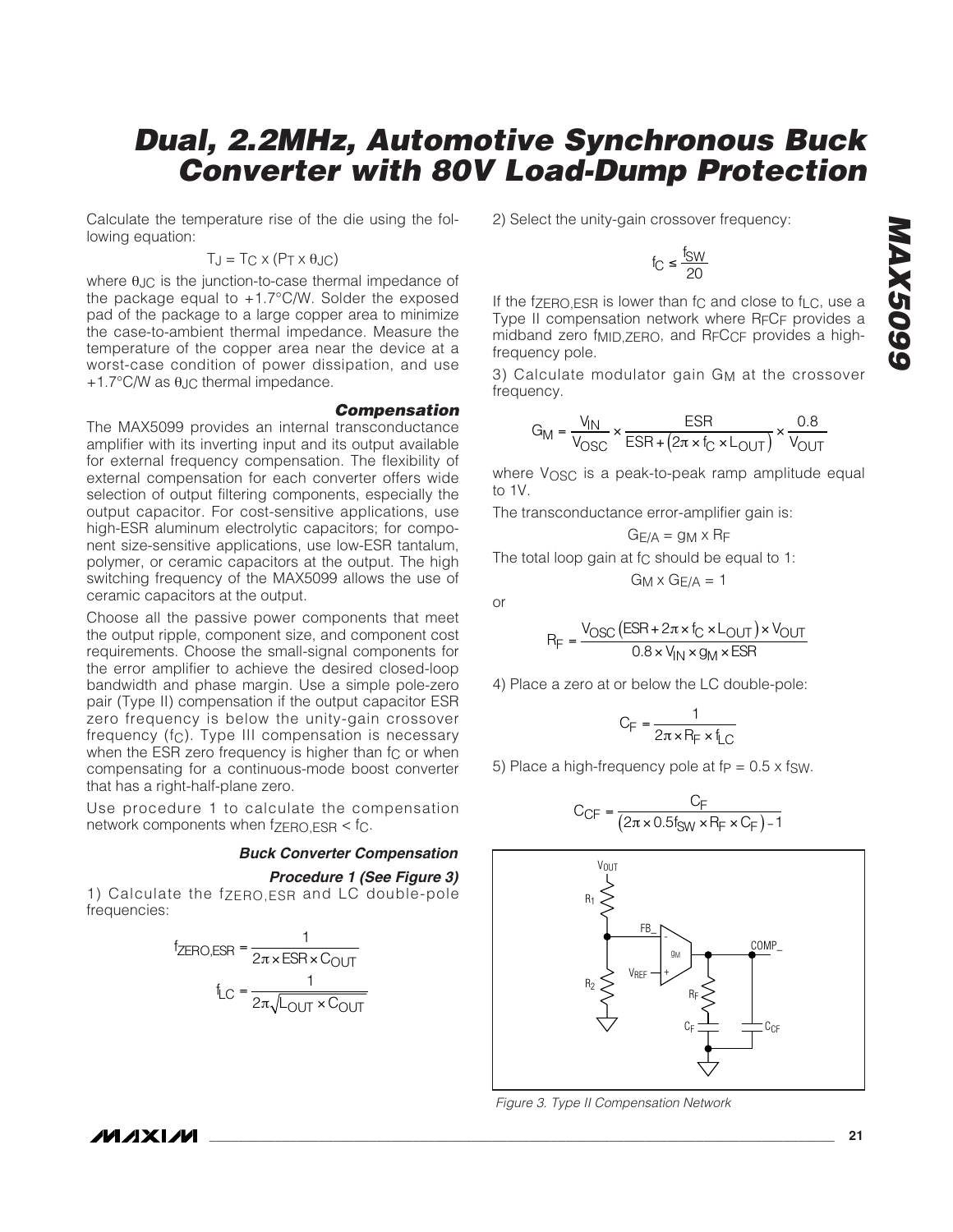#### **Procedure 2 (See Figure 4)**

If the output capacitor used is a low-ESR ceramic type, the ESR frequency is usually far away from the targeted unity crossover frequency (fc). In this case, Type III compensation is recommended. Type III compensation provides two-pole zero pairs. The locations of the zero and poles should be such that the phase margin peaks around fc. It is also important to place the two zeros at or below the double pole to avoid the conditional stability issue.

1) Select a crossover frequency:

$$
f_{SW} \leq \frac{f_{SW}}{20}
$$

2) Calculate the LC double-pole frequency,  $f_{LC}$ :

$$
f_{LC} = \frac{1}{2\pi \times \sqrt{L_{OUT} \times C_{OUT}}}
$$

3) Place a zero 
$$
f_{Z1} = \frac{1}{2\pi \times R_F \times C_F}
$$
 at 0.75 x  $f_{LC}$ .

where

$$
C_F = \frac{1}{2\pi \times 0.75 \times f_{LC} \times R_F}
$$

and  $\text{R}_F \geq 10 \text{k}\Omega$ .

4) Calculate C<sub>I</sub> for a target unity crossover frequency, fc.

$$
C_1 = \frac{2\pi \times I_C \times L_{OUT} \times C_{OUT} \times V_{OSC}}{V_{IN} \times R_F}
$$

5) Place a pole  $f_{\text{P1}} = \frac{1}{2\pi \times P_{\text{I}} \times C_{\text{I}}}$ at fzero, esn  $=\frac{1}{2\pi\times R_l\times C_l}$ at f<sub>ZERO,ESR</sub>.

$$
R_{I} = \frac{1}{2\pi \times f_{\text{ZERO,ESR}} \times C_{I}}
$$

6) Place a second zero, fz2, at 0.2 x fc or at fi.e. whichever is lower.

$$
R1 = \frac{1}{2\pi \times f_{Z2} \times C_1} - R_1
$$



Figure 4. Type III Compensation Network

7) Place a second pole at 1/2 the switching frequency.

$$
C_{CF} = \frac{C_F}{(2\pi \times 0.5 \times f_{SW} \times P_F \times C_F) - 1}
$$

#### **Boost Converter Compensation**

The boost converter compensation gets complicated due to the presence of a right-half-plane zero fZERO,RHP. The right-half-plane zero causes a drop in phase while adding positive (+1) slope to the gain curve. It is important to drop the gain significantly below unity before the RHP frequency. Use the following procedure to calculate the compensation components:

1) Calculate the LC double-pole frequency, f<sub>LC</sub>, and the right-half-plane-zero frequency.

$$
f_{LC} = \frac{1-D}{2\pi \times \sqrt{L_{OUT} \times C_{OUT}}}
$$

$$
f_{\text{ZERO,RHP}} = \frac{(1-D)^{2}R_{\text{(MIN)}}}{2\pi \times L_{\text{OUT}}}
$$

where

$$
D = 1 - \frac{V_{IN}}{V_{OUT}}
$$

$$
R_{(MIN)} = \frac{V_{OUT}}{V_{OUT(MAX)}}
$$

Target the unity-gain crossover frequency for:

$$
f_C \leq \frac{f_{ZERO, RHP}}{5}
$$

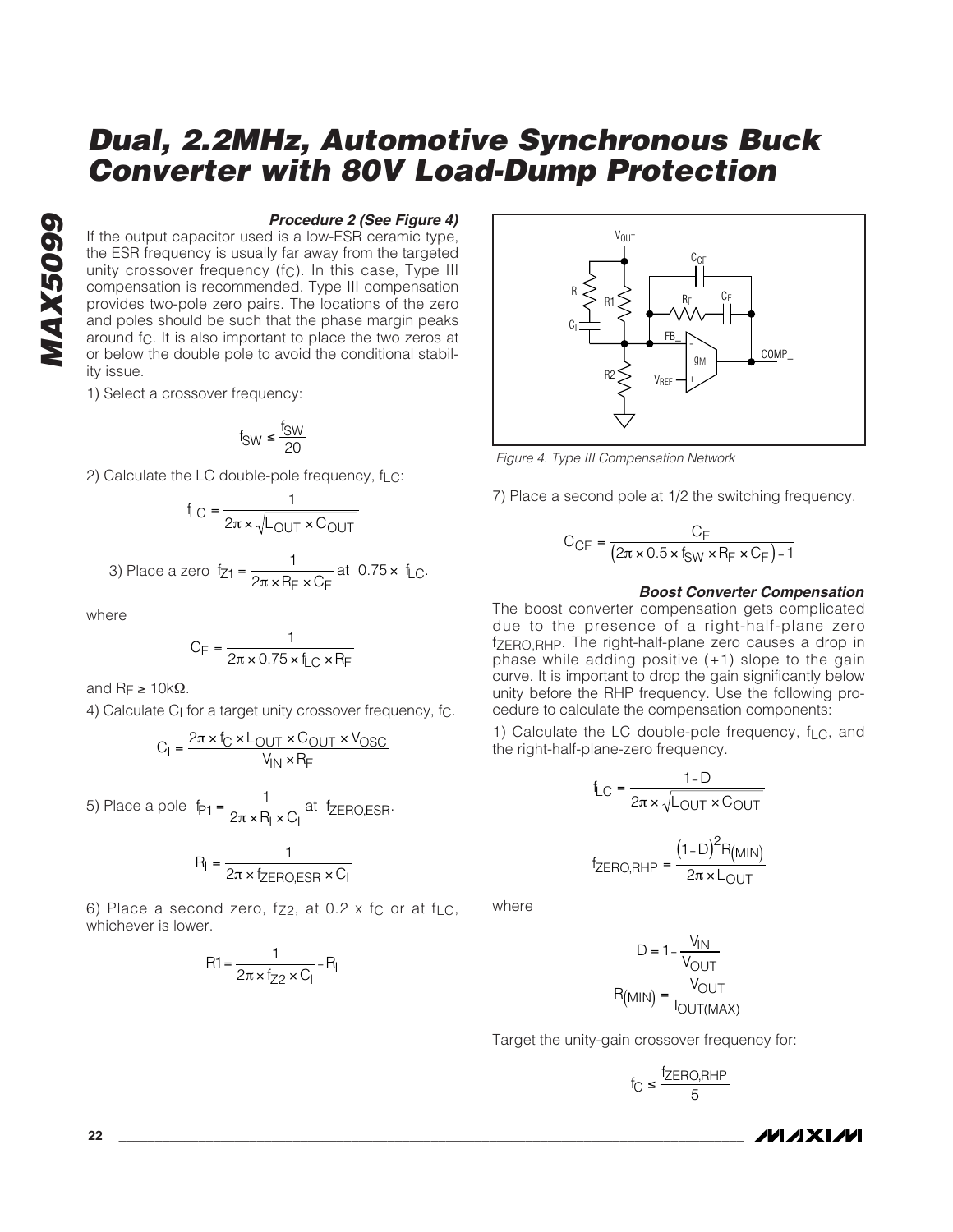2) Place a zero  $f_{Z1} = \frac{1}{2\pi \times R_F \times C_F}$  at 0.75  $\times$  f<sub>LC</sub>  $=\frac{1}{2\pi\times R_F \times C_F}$  at 0.75  $\times$  f<sub>LC</sub>.

$$
C_F = \frac{1}{2\pi \times 0.75 \times I_{LC} \times R_F}
$$

where  $R_F$  ≥ 10kΩ.

3) Calculate C<sub>I</sub> for a target crossover frequency, f<sub>C</sub>:

$$
C_{I} = \frac{V_{OSC}\left[\left(1-D\right)^{2} + \omega_{C}^{2}L_{O}C_{O}\right]}{\omega_{C}R_{F}V_{IN}}
$$

where  $\omega_C = 2\pi \times f_C$ .

4) Place a pole 
$$
f_{P1} = \frac{1}{2\pi \times P_1 \times C_1}
$$
 at f<sub>ZERO,RHP</sub>

or  $5 \times f_C$ , whichever is lower.

$$
R_{I} = \frac{1}{2\pi \times f \times C_{I}}
$$

5) Place the second zero  $f_{Z2} = \frac{1}{2\pi \times R1 \times C_1}$  at  $f_{LC}$  $=\frac{1}{2\pi\times R1\times C_1}$  at f<sub>LC</sub>.

$$
R1 = \frac{1}{2\pi \times f_{LC} \times C_1} - R_1
$$

6) Place the second pole at 1/2 the switching frequency.

$$
C_{CF} = \frac{C_F}{(2\pi \times 0.5 \times f_{SW} \times R_F \times C_F) - 1}
$$

#### **Load-Dump Protection MOSFET**

Select the external MOSFET with an adequate voltage rating, V<sub>DSS</sub>, to withstand the maximum expected loaddump input voltage. The on-resistance of the MOSFET, RDS(ON), should be low enough to maintain a minimal voltage drop at full load, limiting the power dissipation of the MOSFET.

During regular operation, the power dissipated by the MOSFET is:

 $PNORMAL = ILOAD<sup>2</sup> \times RDS(ON)$ 

where  $I$ <sub>LOAD</sub> is equal to the sum of both converters' input currents.

The MOSFET operates in a saturation region during load dump, with both high voltage and current applied.

Choose a suitable power MOSFET that can safely operate in the saturation region. Verify its capability to support the downstream DC-DC converters' input current during the load-dump event by checking its safe operating area (SOA) characteristics.

Since the transient peak power dissipation on the MOSFET can be very high during the load-dump event, also refer to the thermal impedance graph given in the data sheet of the power MOSFET to make sure its transient power dissipation is kept within the recommended limits.

#### **Improving Noise Immunity**

In applications where the MAX5099 is subject to noisy environments, adjust the controller's compensation to improve the system's noise immunity. In particular, highfrequency noise coupled into the feedback loop causes jittery duty cycles. One solution is to lower the crossover frequency (see the Compensation section).



Figure 5. Boost Application

/VI /I X I /VI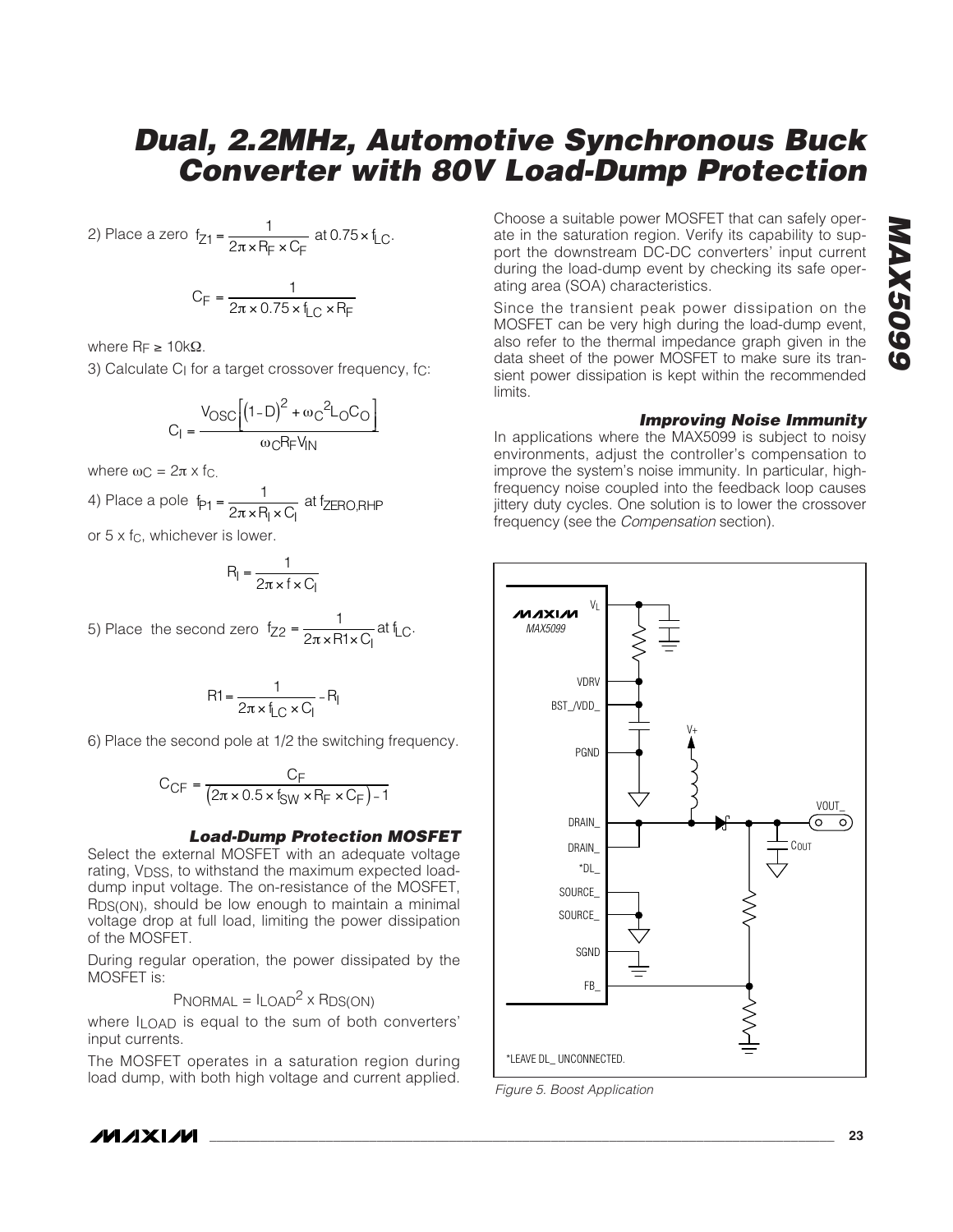#### **PCB Layout Guidelines**

Careful PCB layout is critical to achieve low switching losses and clean, stable operation. This is especially true for dual converters where one channel can affect the other. Refer to the MAX5098A/MAX5099 Evaluation Kit data sheet for a specific layout example. Use a multilayer board whenever possible for better noise immunity. Follow these guidelines for good PCB layout:

- 1) For SGND, use a large copper plane under the IC and solder it to the exposed paddle. To effectively use this copper area as a heat exchanger between the PCB and ambient, expose this copper area on the top and bottom side of the PCB. Do not make a direct connection from the exposed pad copper plane to SGND underneath the IC.
- 2) Isolate the power components and high-current path from the sensitive analog circuitry.
- 3) Keep the high-current paths short, especially at the ground terminals. This practice is essential for stable, jitter-free operation.
- 4) Connect SGND and PGND together at a single point. Do not connect them together anywhere else (refer to the MAX5099 Evaluation Kit data sheet for more information).
- 5) Keep the power traces and load connections short. This practice is essential for high efficiency. Use thick copper PCBs (2oz vs. 1oz) to enhance fullload efficiency.
- 6) Ensure that the feedback connection to  $C_{\text{OUT}}$  is short and direct.
- 7) Route high-speed switching nodes (BST\_/VDD\_, SOURCE\_) away from the sensitive analog areas (BYPASS, COMP\_, and FB\_). Use the internal PCB layer for SGND as an EMI shield to keep radiated noise away from the IC, feedback dividers, and analog bypass capacitors.

#### **Layout Procedure**

- 1) Place the power components first, with ground terminals adjacent (inductor, C<sub>IN</sub>, and C<sub>OUT</sub>). Make all these connections on the top layer with wide, copper-filled areas (2oz copper recommended).
- 2) Group the gate-drive components (bootstrap diodes and capacitors, and  $V_1$  bypass capacitor) together near the controller IC.
- 3) Make the DC-DC controller ground connections as follows:
	- a) Create a signal ground plane underneath the IC.
	- b) Connect this plane to SGND and use this plane for the ground connection for the reference (BYPASS), enable, compensation components, feedback dividers, and OSC resistor.
	- c) Connect SGND and PGND together (this is the only connection between SGND and PGND). Refer to the MAX5098A/MAX5099 Evaluation Kit data sheet for more information.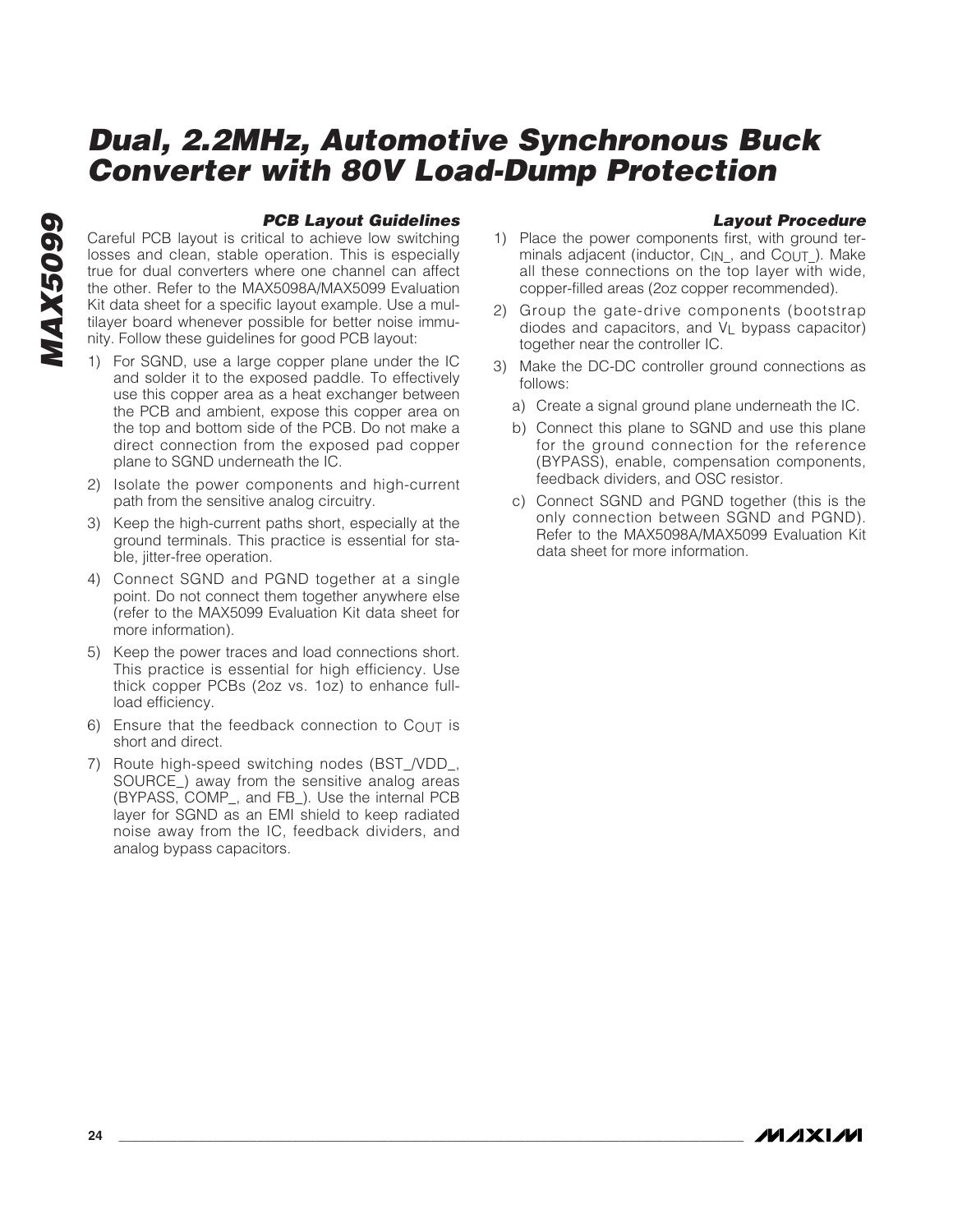

Figure 6. 4.5V to 5.5V Operation



**MAX5099**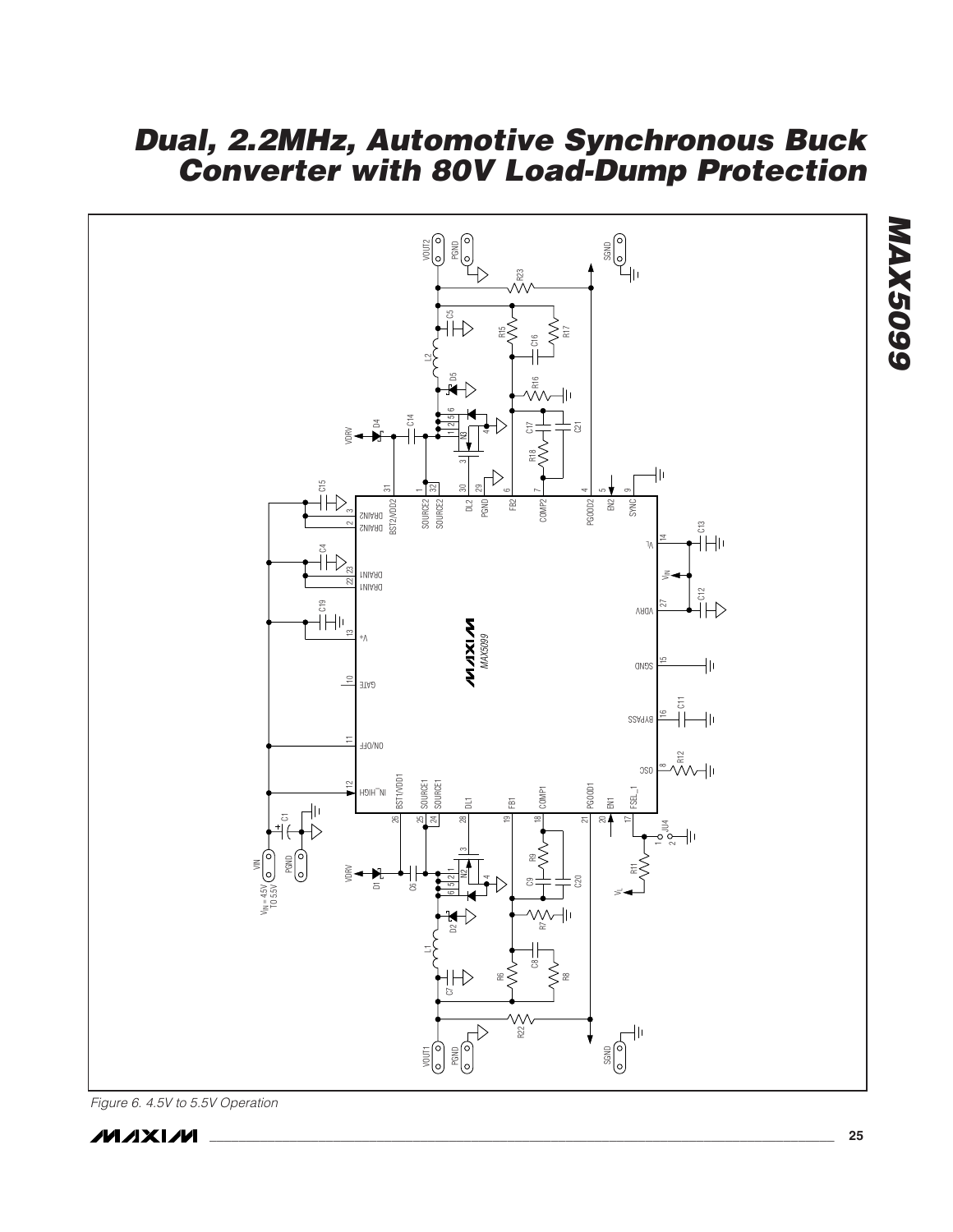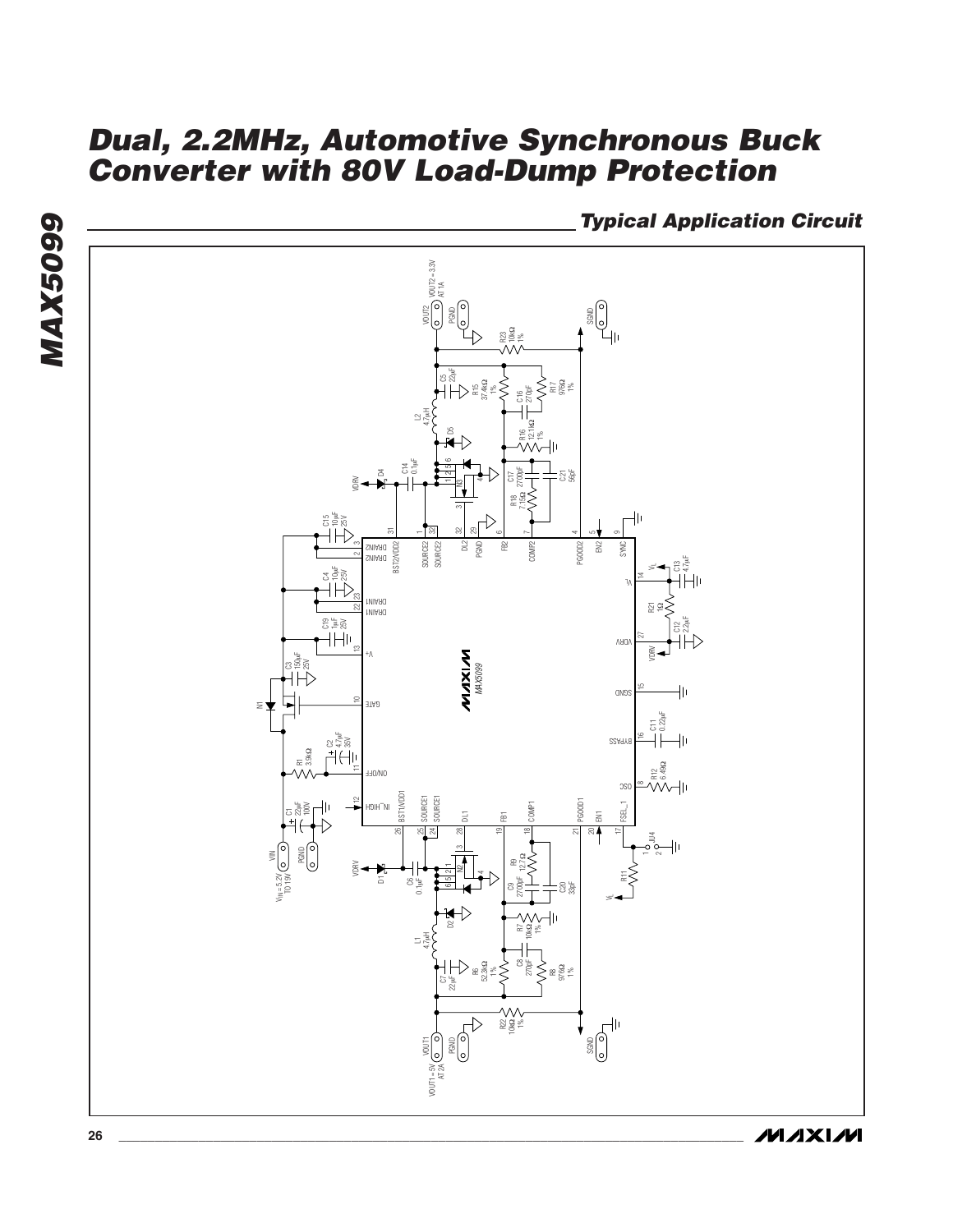

**Pin Configuration Chip Information** 

PROCESS: BiCMOS

# **MAX5099 MAX5099**

### **Package Information**

For the latest package outline information, go to **www.maxim-ic.com/packages**.

|         | PACKAGE TYPE   PACKAGE CODE   DOCUMENT NO. |         |  |  |
|---------|--------------------------------------------|---------|--|--|
| 32 TOEN | $13255 + 4$                                | 21-0140 |  |  |

Maxim cannot assume responsibility for use of any circuitry other than circuitry entirely embodied in a Maxim product. No circuit patent licenses are implied. Maxim reserves the right to change the circuitry and specifications without notice at any time.